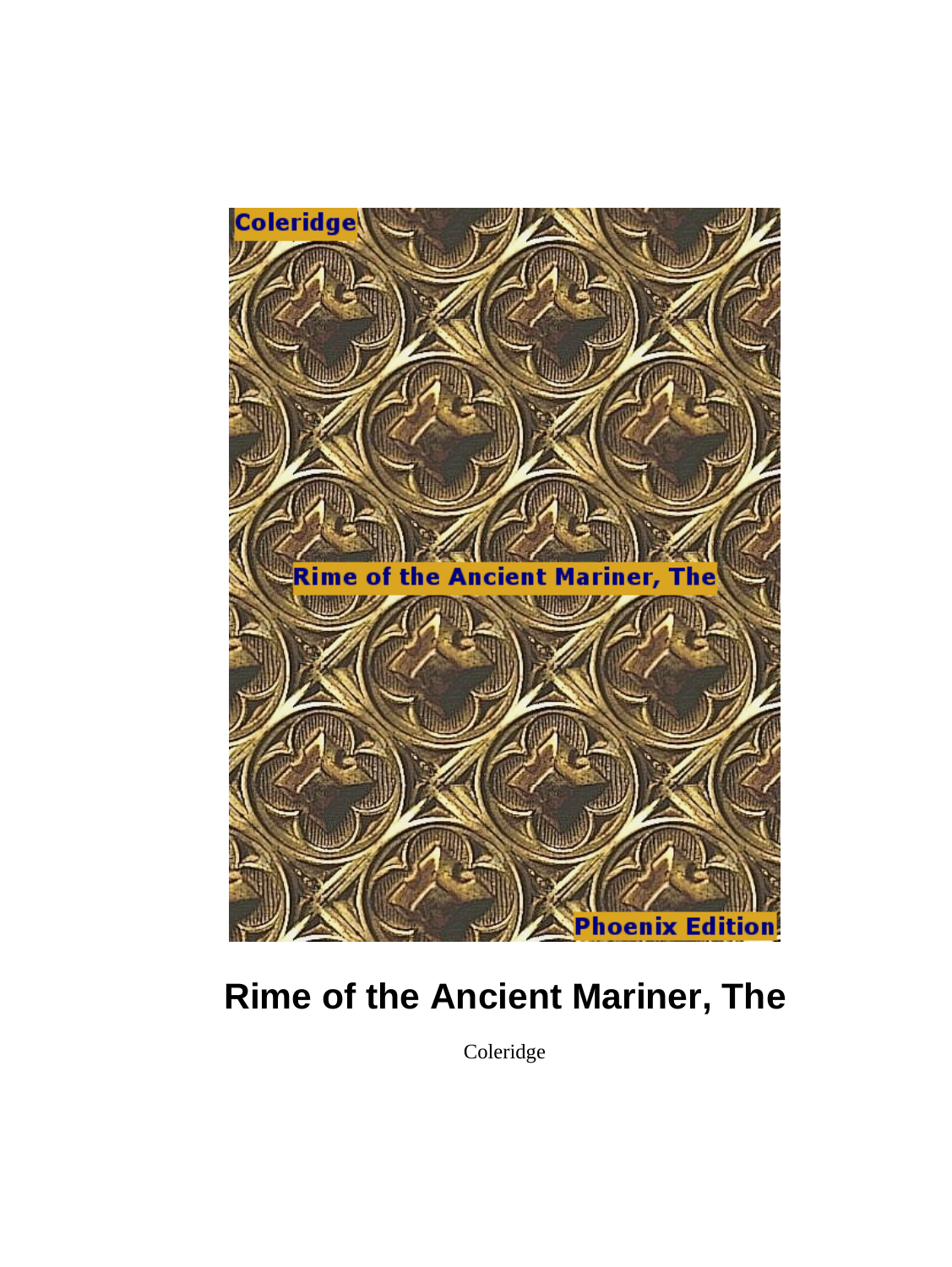[Table Of Content](#page-49-0)

#### THE RIME OF THE ANCIENT MARINER IN SEVEN PARTS

#### BY SAMUEL TAYLOR COLERIDGE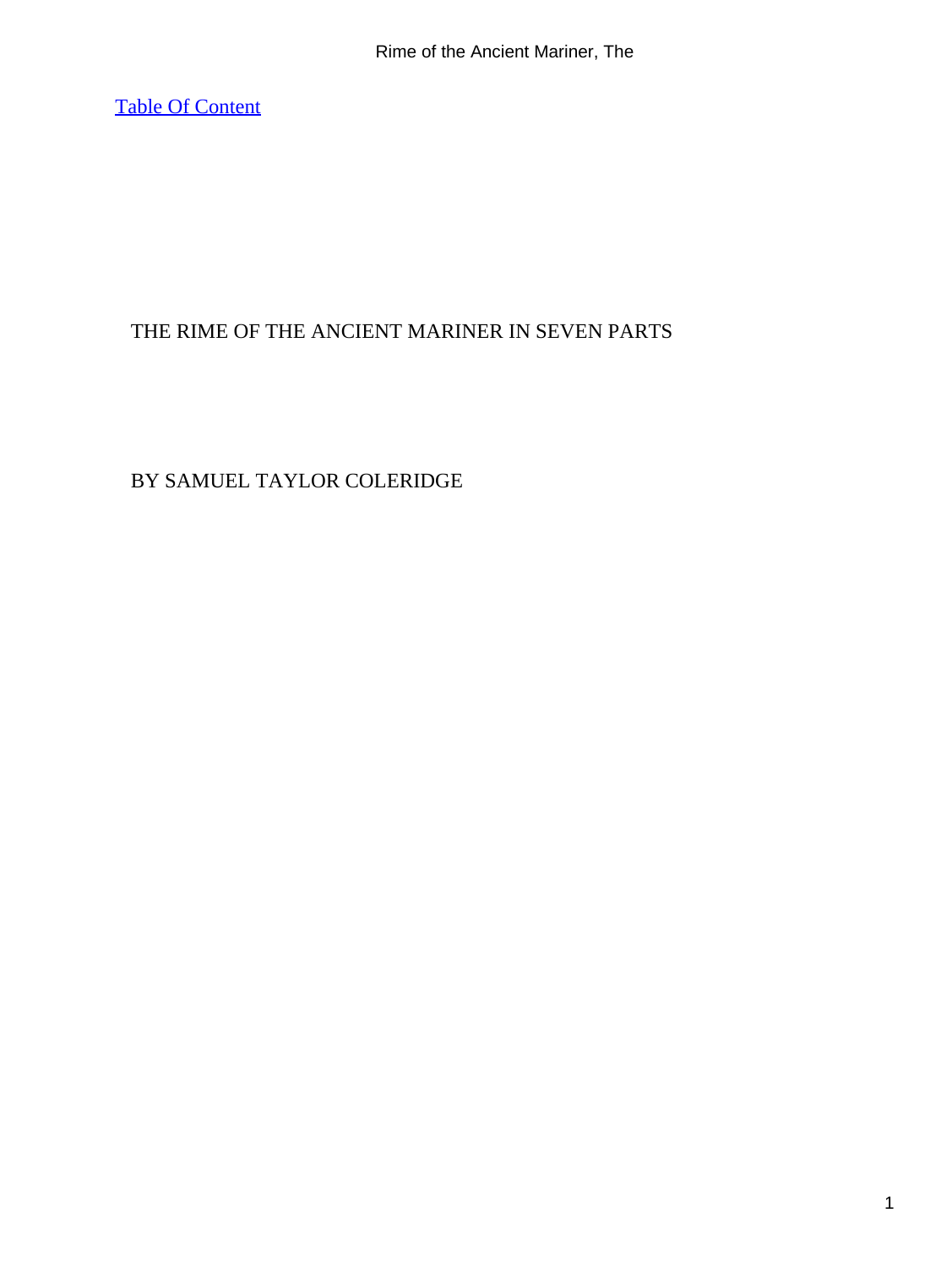# **[PART THE FIRST.](#page-49-0)**

<span id="page-2-0"></span>It is an ancient Mariner,

And he stoppeth one of three.

"By thy long grey beard and glittering eye,

Now wherefore stopp'st thou me?

"The Bridegroom's doors are opened wide,

And I am next of kin;

The guests are met, the feast is set:

May'st hear the merry din."

He holds him with his skinny hand,

"There was a ship," quoth he.

"Hold off! unhand me, grey−beard loon!"

Eftsoons his hand dropt he.

He holds him with his glittering eye –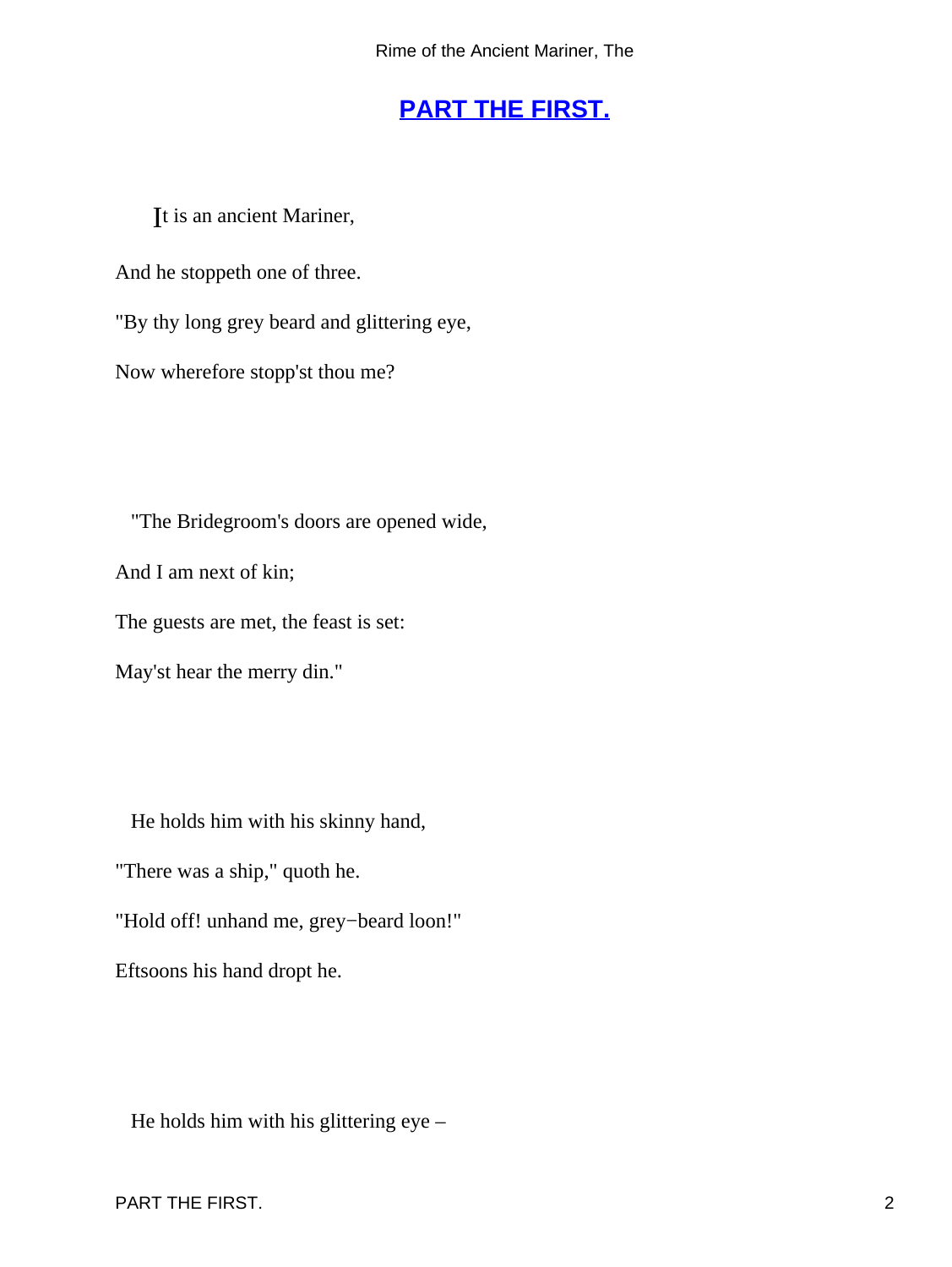The Wedding−Guest stood still,

And listens like a three years child:

The Mariner hath his will.

 The Wedding−Guest sat on a stone: He cannot chuse but hear; And thus spake on that ancient man,

The bright−eyed Mariner.

 The ship was cheered, the harbour cleared, Merrily did we drop Below the kirk, below the hill, Below the light−house top.

 The Sun came up upon the left, Out of the sea came he! And he shone bright, and on the right Went down into the sea.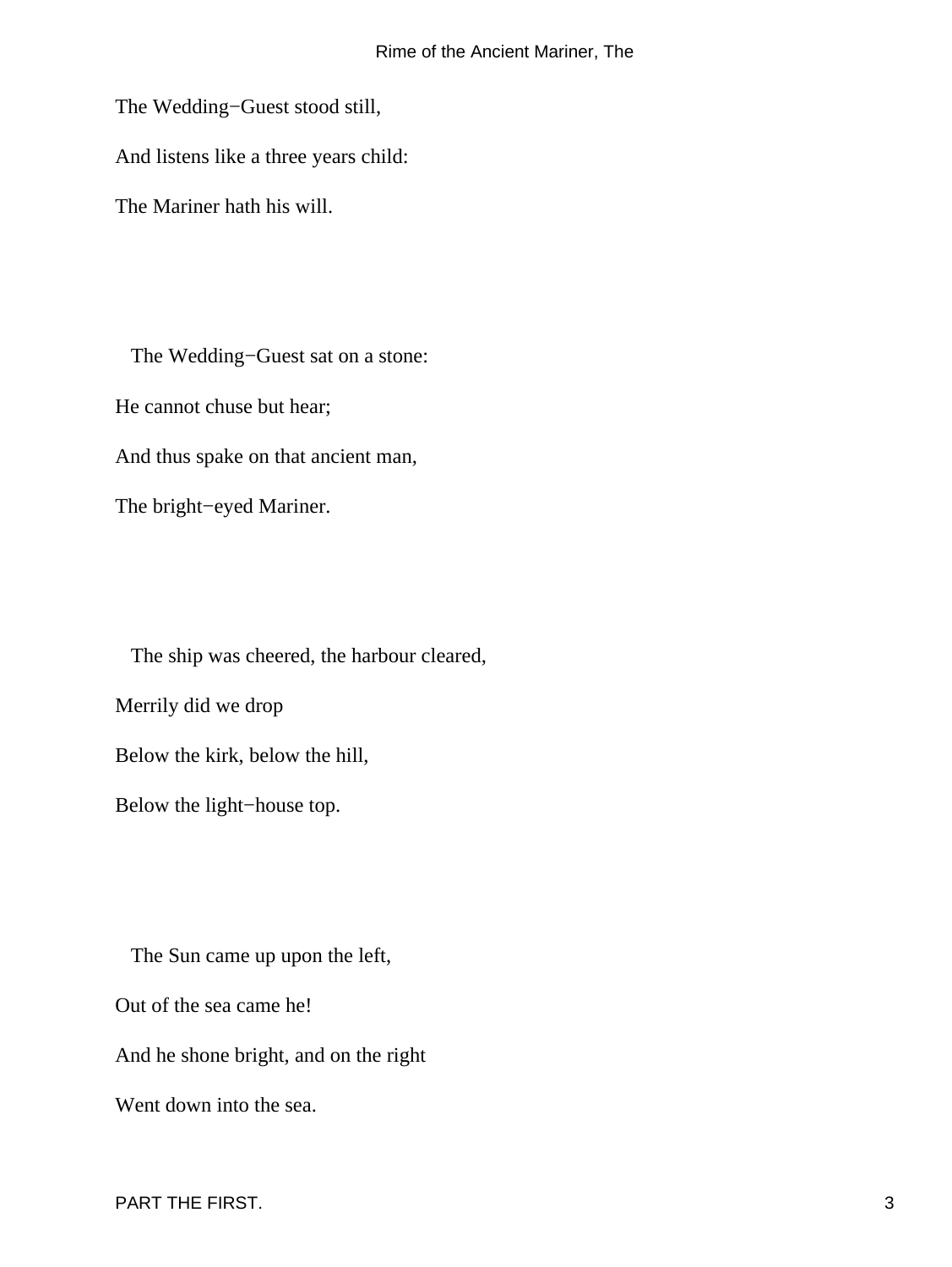Higher and higher every day, Till over the mast at noon – The Wedding−Guest here beat his breast, For he heard the loud bassoon.

 The bride hath paced into the hall, Red as a rose is she; Nodding their heads before her goes The merry minstrelsy.

 The Wedding−Guest he beat his breast, Yet he cannot chuse but hear; And thus spake on that ancient man, The bright−eyed Mariner.

And now the STORM−BLAST came, and he

Was tyrannous and strong:

He struck with his o'ertaking wings,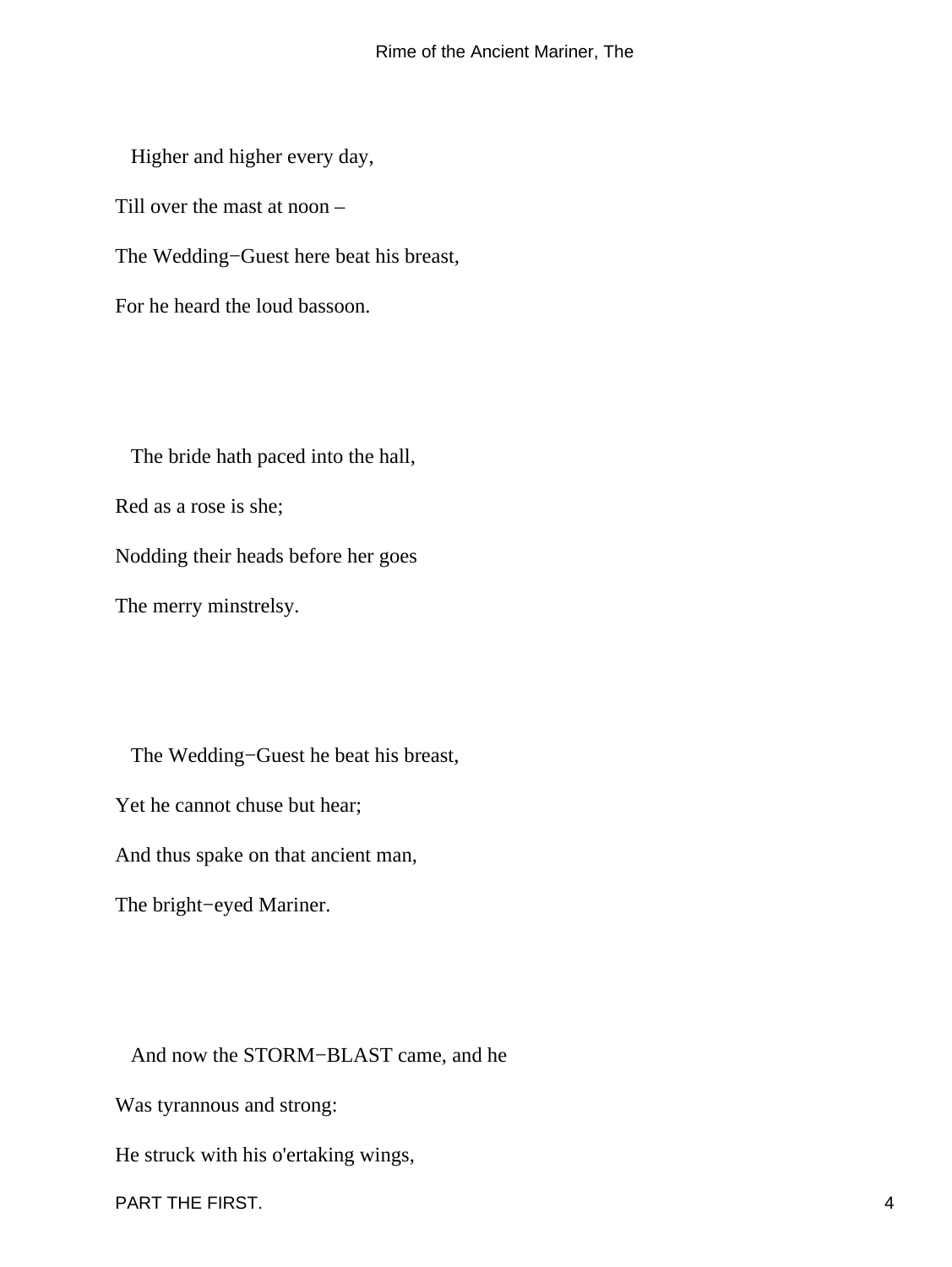And chased south along.

 With sloping masts and dipping prow, As who pursued with yell and blow Still treads the shadow of his foe And forward bends his head, The ship drove fast, loud roared the blast, And southward aye we fled.

 And now there came both mist and snow, And it grew wondrous cold: And ice, mast−high, came floating by, As green as emerald.

 And through the drifts the snowy clifts Did send a dismal sheen: Nor shapes of men nor beasts we ken – The ice was all between.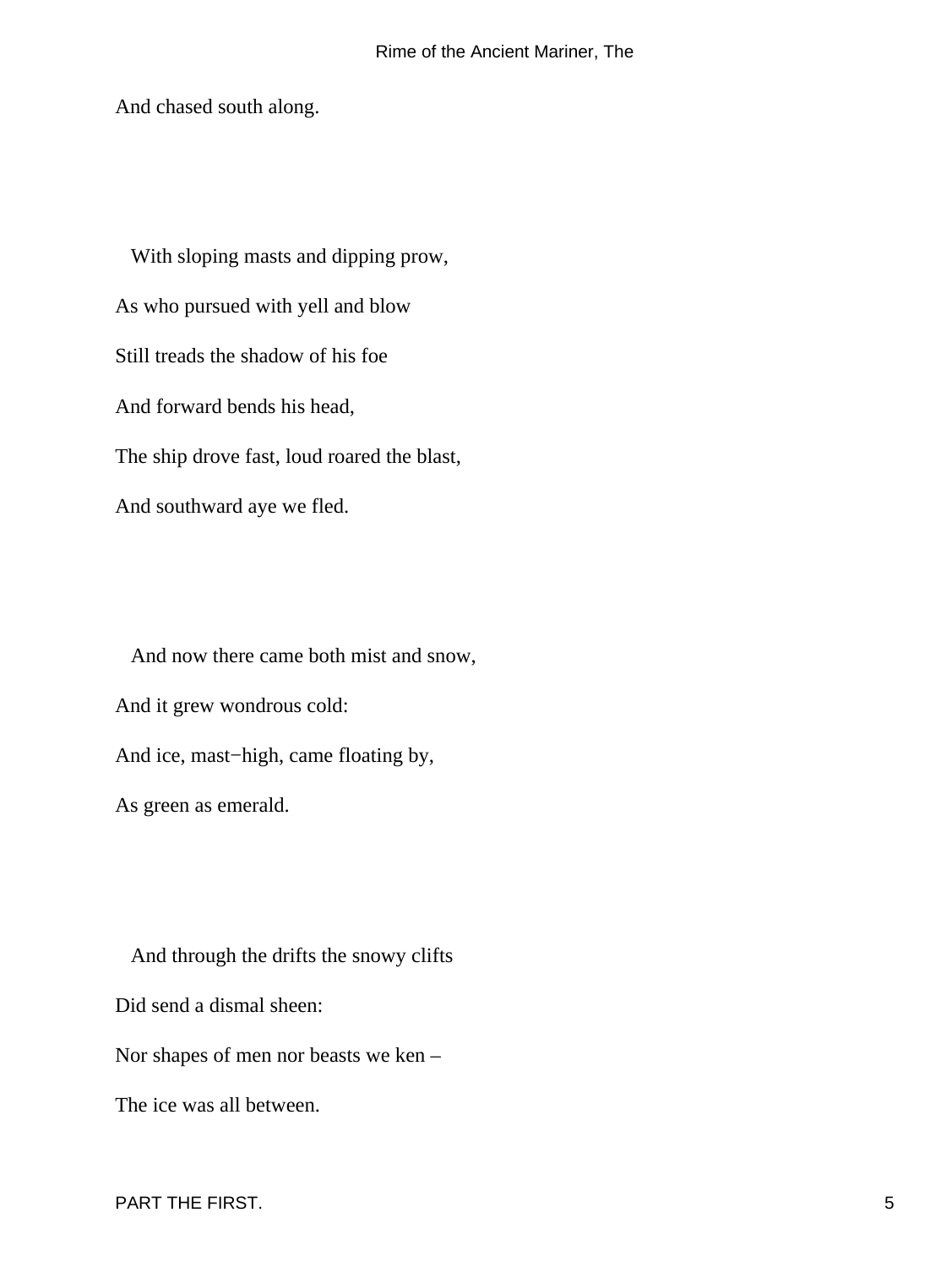The ice was here, the ice was there,

The ice was all around:

It cracked and growled, and roared and howled,

Like noises in a swound!

 At length did cross an Albatross: Thorough the fog it came; As if it had been a Christian soul, We hailed it in God's name.

 It ate the food it ne'er had eat, And round and round it flew. The ice did split with a thunder−fit; The helmsman steered us through!

 And a good south wind sprung up behind; The Albatross did follow, And every day, for food or play, PART THE FIRST. 6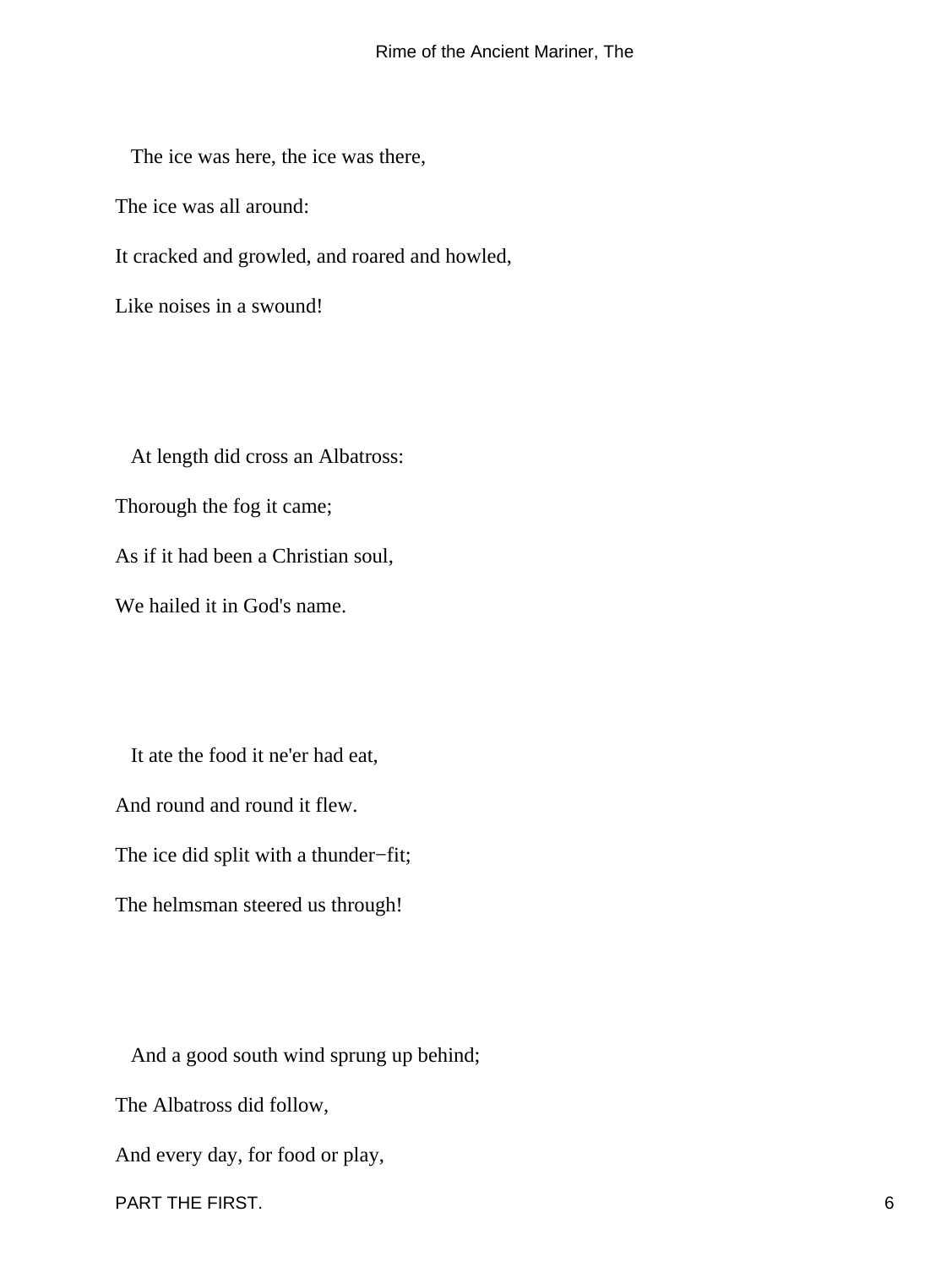Came to the mariners' hollo!

In mist or cloud, on mast or shroud,

It perched for vespers nine;

Whiles all the night, through fog−smoke white,

Glimmered the white Moon−shine.

 "God save thee, ancient Mariner! From the fiends, that plague thee thus! –

Why look'st thou so?" – With my cross−bow

I shot the ALBATROSS.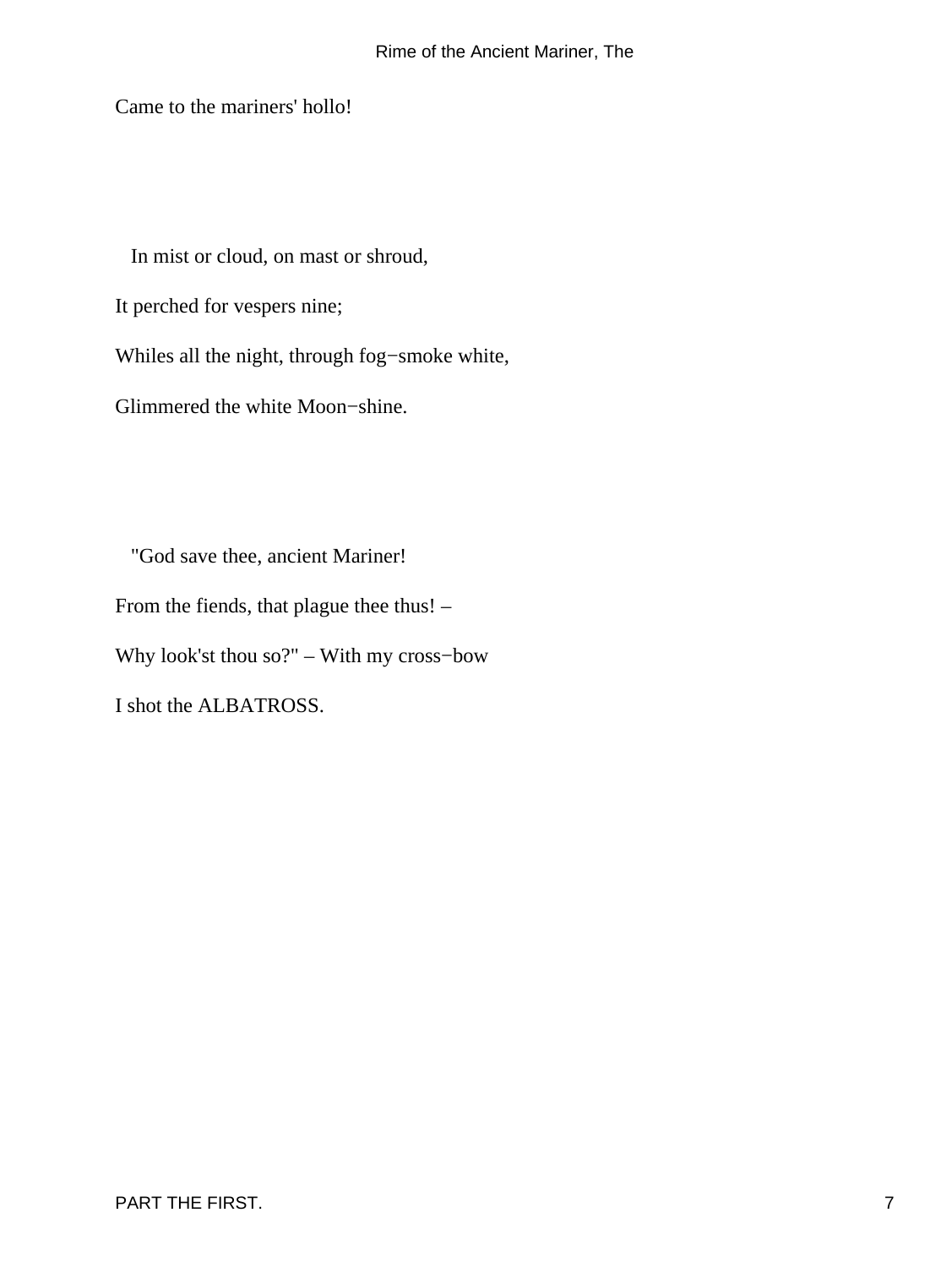### **[PART THE SECOND.](#page-49-0)**

<span id="page-8-0"></span>The Sun now rose upon the right: Out of the sea came he, Still hid in mist, and on the left Went down into the sea.

 And the good south wind still blew behind But no sweet bird did follow, Nor any day for food or play

Came to the mariners' hollo!

 And I had done an hellish thing, And it would work 'em woe: For all averred, I had killed the bird That made the breeze to blow. Ah wretch! said they, the bird to slay That made the breeze to blow!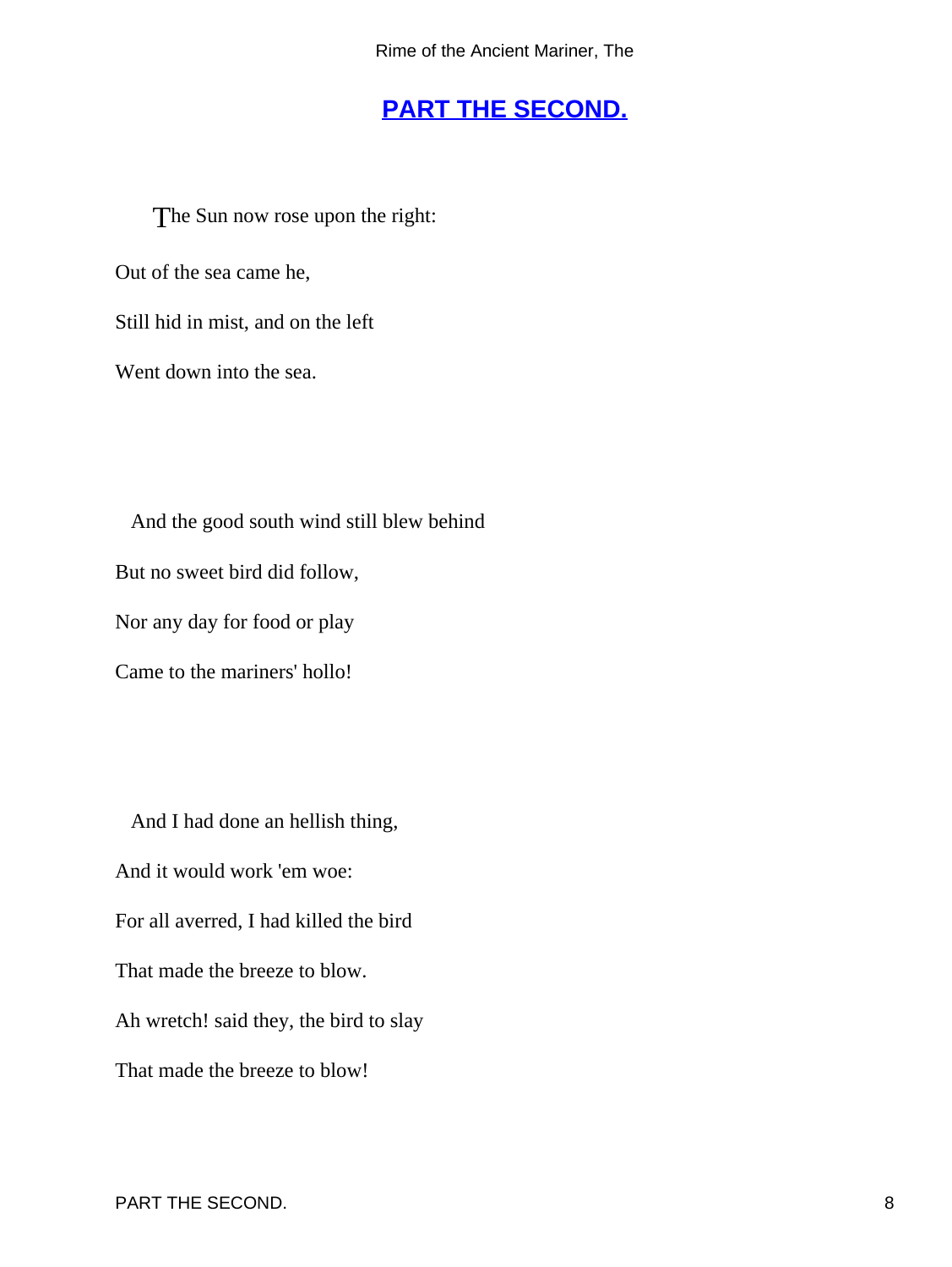Nor dim nor red, like God's own head,

The glorious Sun uprist:

Then all averred, I had killed the bird

That brought the fog and mist.

'Twas right, said they, such birds to slay,

That bring the fog and mist.

 The fair breeze blew, the white foam flew, The furrow followed free: We were the first that ever burst Into that silent sea.

Down dropt the breeze, the sails dropt down,

'Twas sad as sad could be;

And we did speak only to break

The silence of the sea!

All in a hot and copper sky,

PART THE SECOND.  $\qquad \qquad \qquad 9$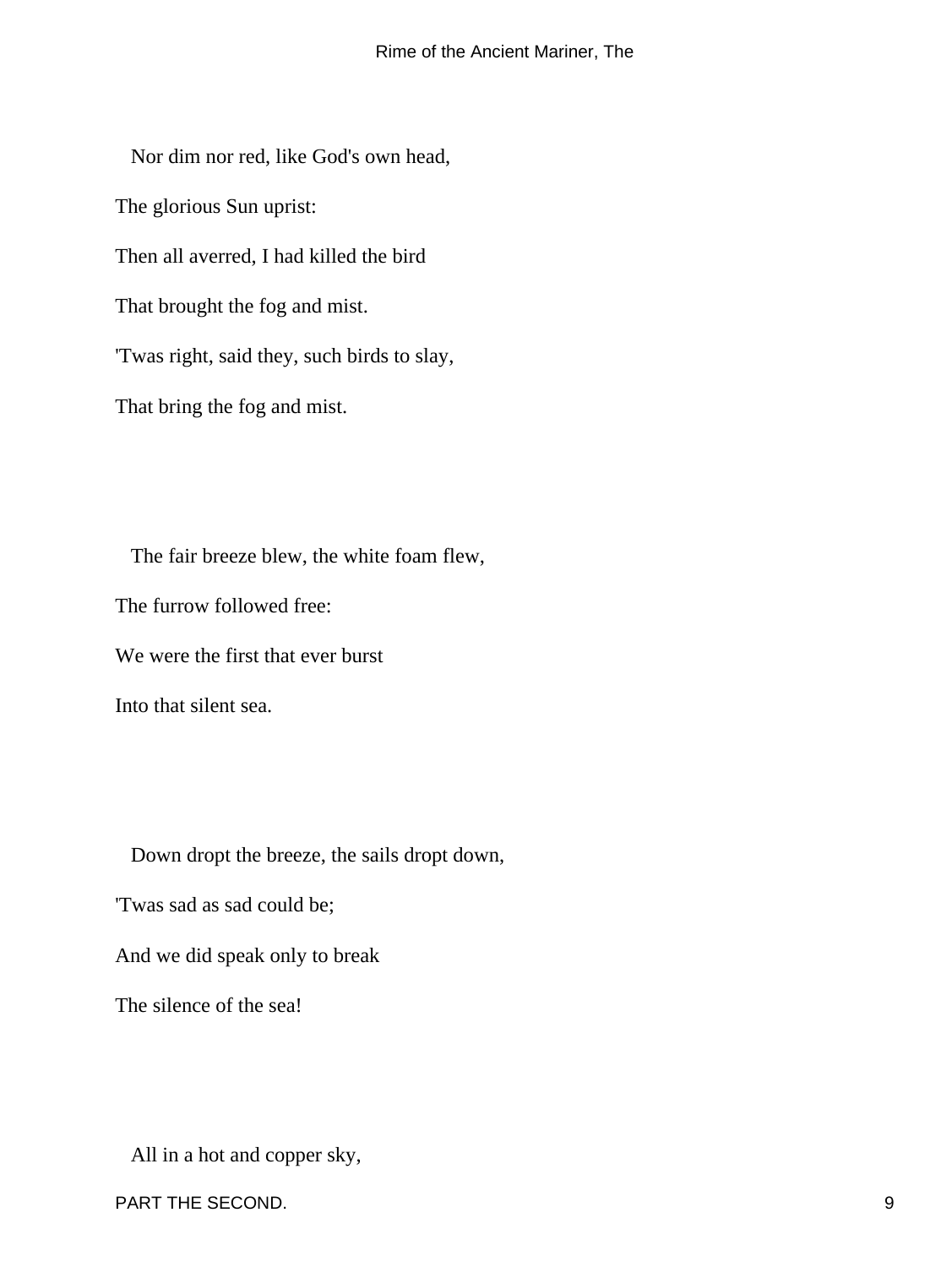The bloody Sun, at noon,

Right up above the mast did stand,

No bigger than the Moon.

 Day after day, day after day, We stuck, nor breath nor motion; As idle as a painted ship Upon a painted ocean.

 Water, water, every where, And all the boards did shrink; Water, water, every where, Nor any drop to drink.

 The very deep did rot: O Christ! That ever this should be! Yea, slimy things did crawl with legs Upon the slimy sea.

PART THE SECOND. 10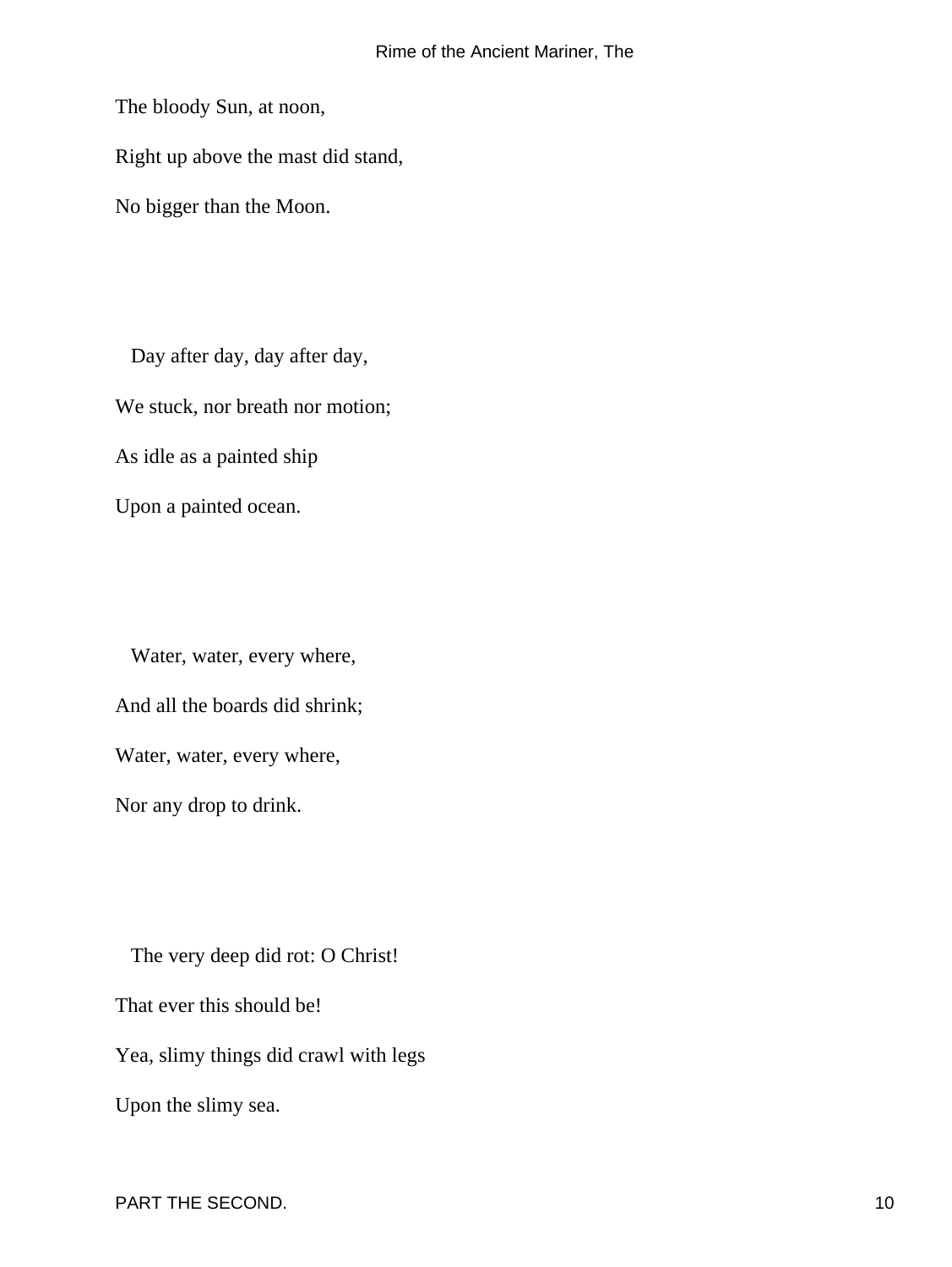About, about, in reel and rout The death−fires danced at night; The water, like a witch's oils, Burnt green, and blue and white.

 And some in dreams assured were Of the spirit that plagued us so: Nine fathom deep he had followed us From the land of mist and snow.

 And every tongue, through utter drought, Was withered at the root; We could not speak, no more than if We had been choked with soot.

 Ah! well a−day! what evil looks Had I from old and young! Instead of the cross, the Albatross PART THE SECOND. 2008 12:00:00 12:00:00 12:00:00 12:00:00 12:00:00 12:00:00 12:00:00 12:00:00 12:00:00 12:00:00 12:00:00 12:00:00 12:00:00 12:00:00 12:00:00 12:00:00 12:00:00 12:00:00 12:00:00 12:00:00 12:00:00 12:00:00 12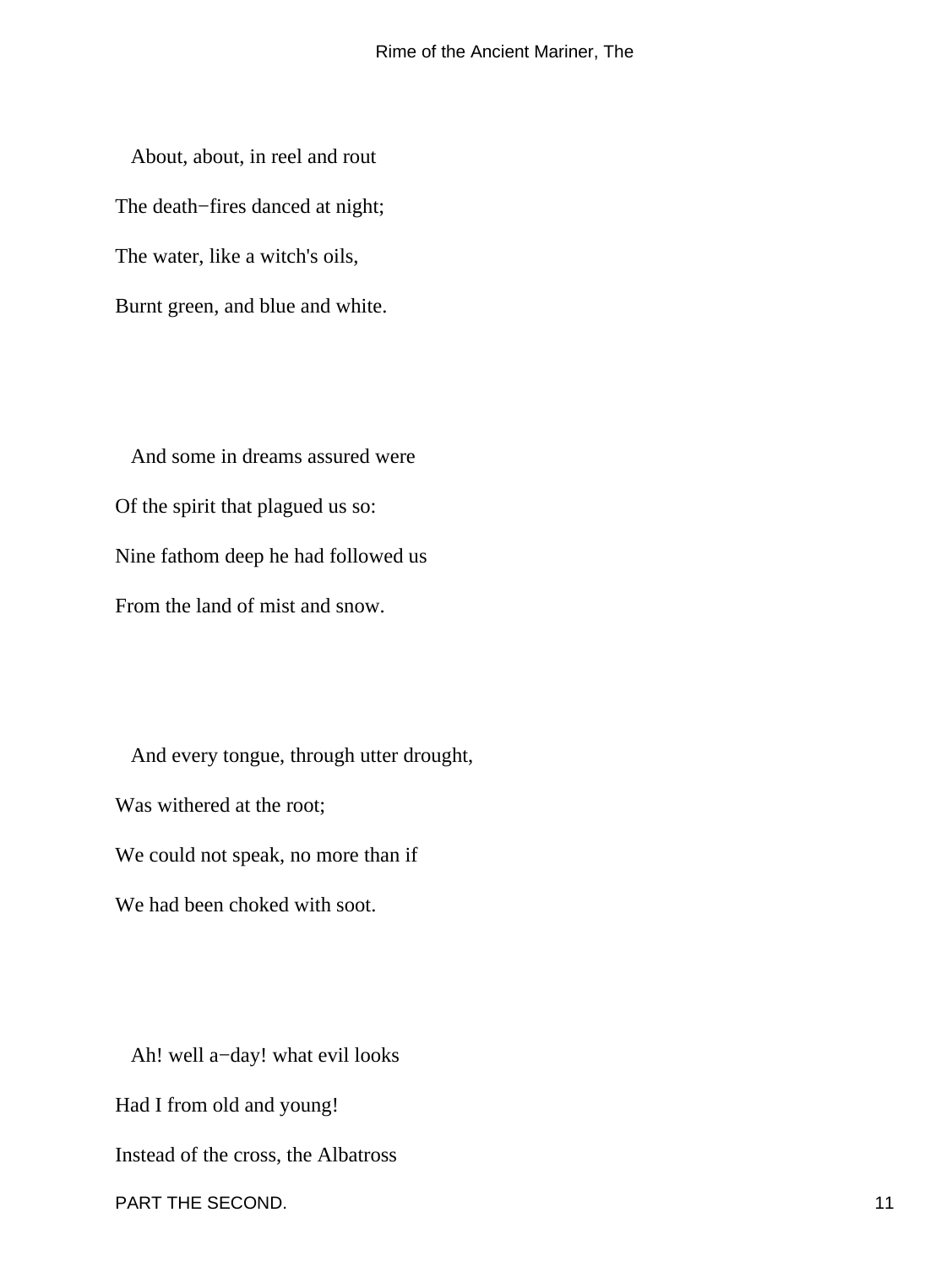About my neck was hung.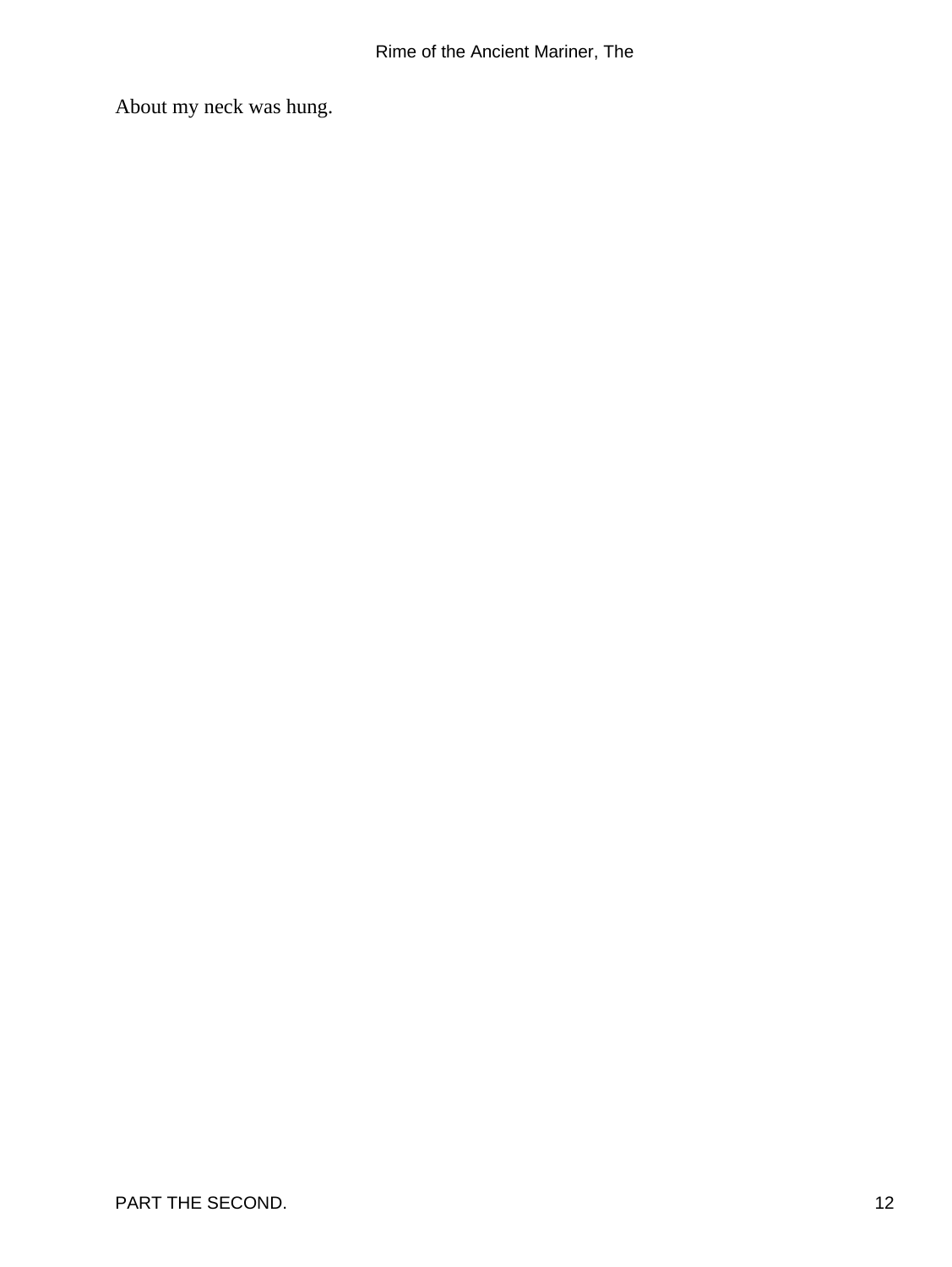# **[PART THE THIRD.](#page-49-0)**

<span id="page-13-0"></span>There passed a weary time. Each throat Was parched, and glazed each eye. A weary time! a weary time! How glazed each weary eye, When looking westward, I beheld A something in the sky.

 At first it seemed a little speck, And then it seemed a mist: It moved and moved, and took at last A certain shape, I wist.

 A speck, a mist, a shape, I wist! And still it neared and neared: As if it dodged a water−sprite, It plunged and tacked and veered.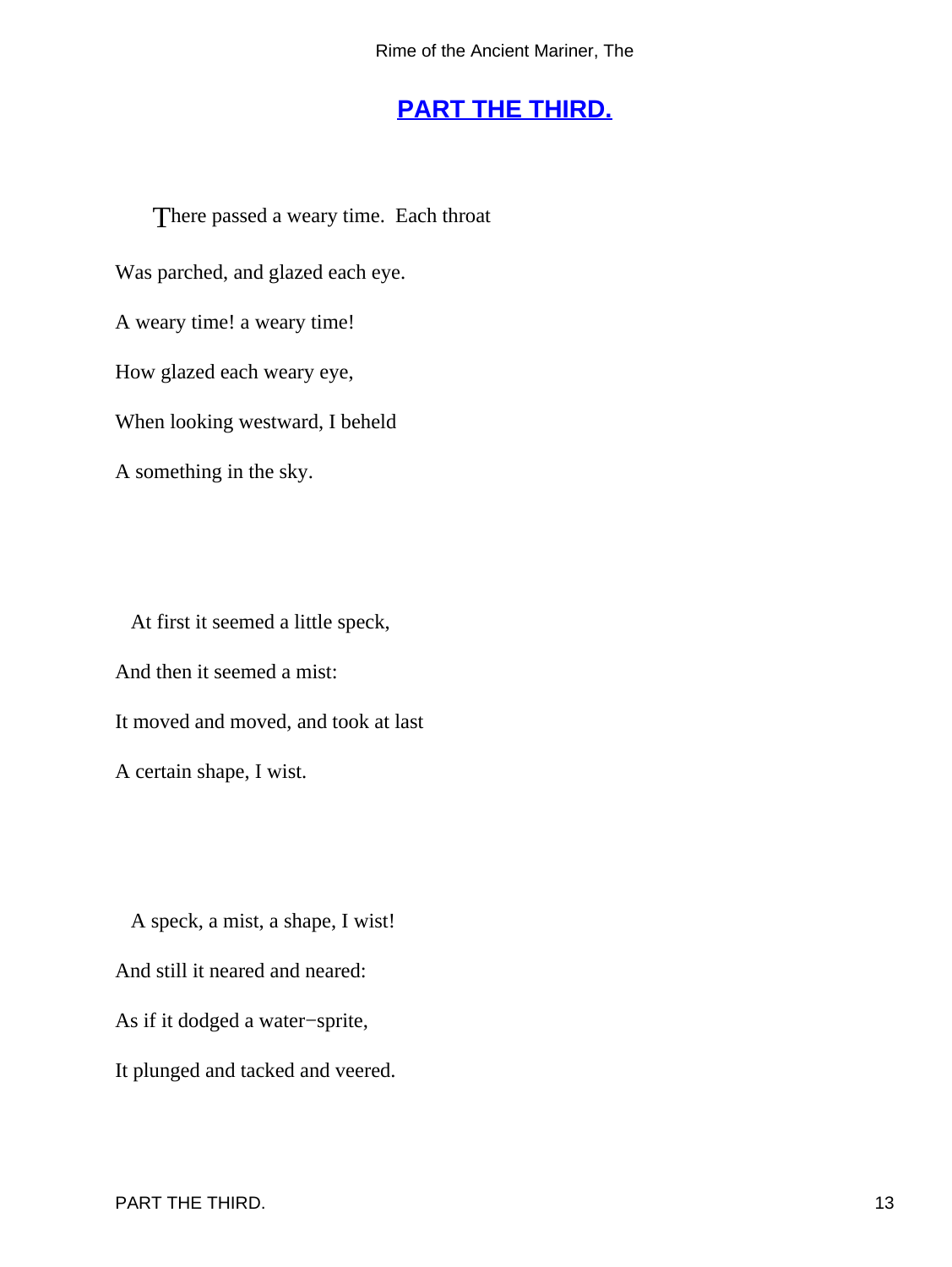With throats unslaked, with black lips baked, We could not laugh nor wail; Through utter drought all dumb we stood! I bit my arm, I sucked the blood, And cried, A sail! a sail!

 With throats unslaked, with black lips baked, Agape they heard me call: Gramercy! they for joy did grin, And all at once their breath drew in,

As they were drinking all.

 See! see! (I cried) she tacks no more! Hither to work us weal; Without a breeze, without a tide, She steadies with upright keel!

The western wave was all a−flame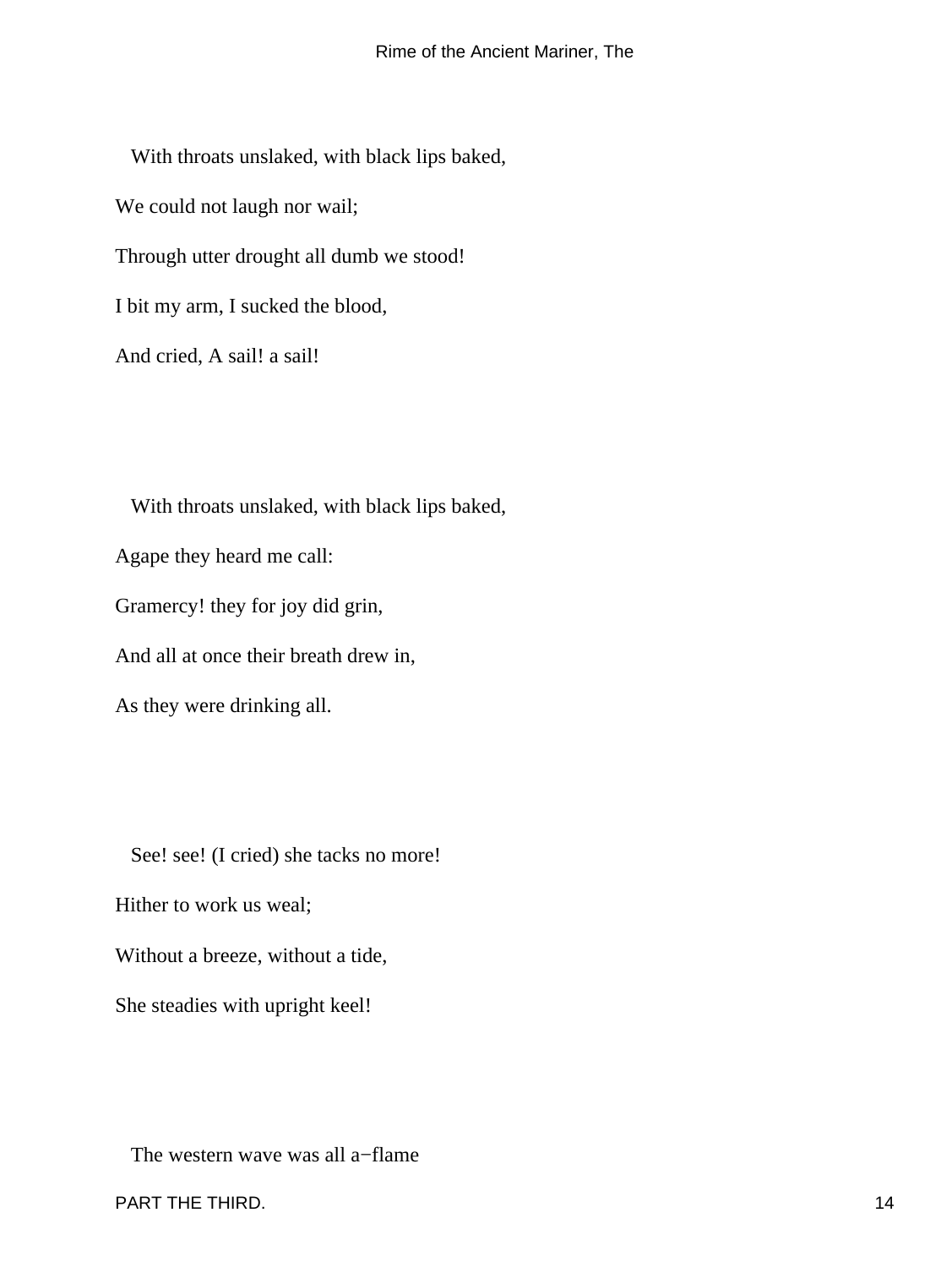The day was well nigh done! Almost upon the western wave Rested the broad bright Sun; When that strange shape drove suddenly Betwixt us and the Sun.

 And straight the Sun was flecked with bars, (Heaven's Mother send us grace!) As if through a dungeon−grate he peered, With broad and burning face.

 Alas! (thought I, and my heart beat loud) How fast she nears and nears! Are those her sails that glance in the Sun, Like restless gossameres!

 Are those her ribs through which the Sun Did peer, as through a grate? And is that Woman all her crew? PART THE THIRD. 2008 15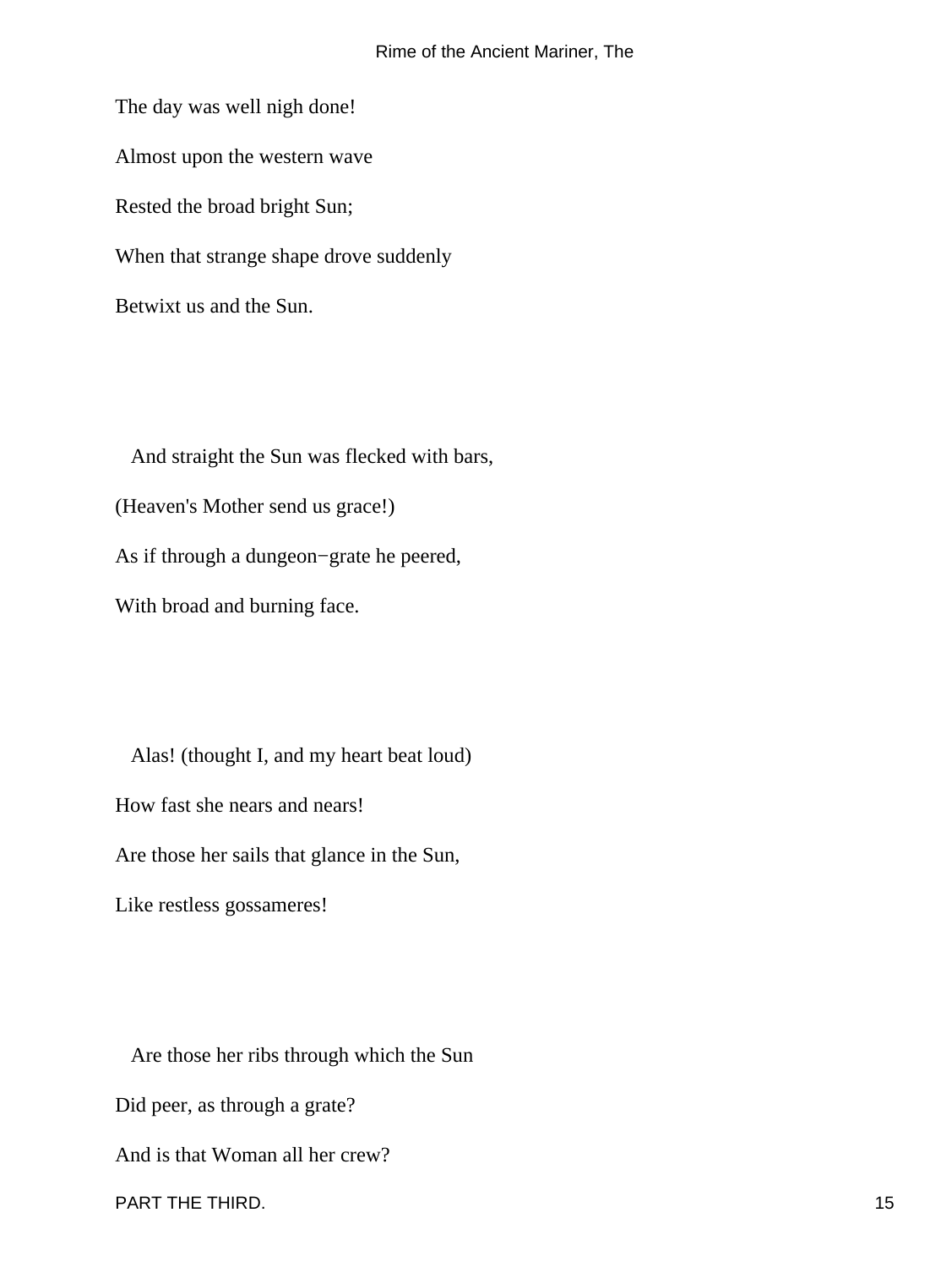#### Rime of the Ancient Mariner, The

Is that a DEATH? and are there two?

Is DEATH that woman's mate?

 Her lips were red, her looks were free, Her locks were yellow as gold: Her skin was as white as leprosy, The Night−Mare LIFE−IN−DEATH was she, Who thicks man's blood with cold.

 The naked hulk alongside came, And the twain were casting dice; "The game is done! I've won! I've won!" Quoth she, and whistles thrice.

 The Sun's rim dips; the stars rush out: At one stride comes the dark; With far−heard whisper, o'er the sea. Off shot the spectre−bark.

PART THE THIRD. 2008 16 and 2008 16 and 2008 16 and 2008 16 and 2008 16 and 2008 16 and 2008 16 and 2008 16 and 2008 16 and 2008 16 and 2008 16 and 2008 16 and 2008 16 and 2008 16 and 2008 16 and 2008 16 and 2008 16 and 20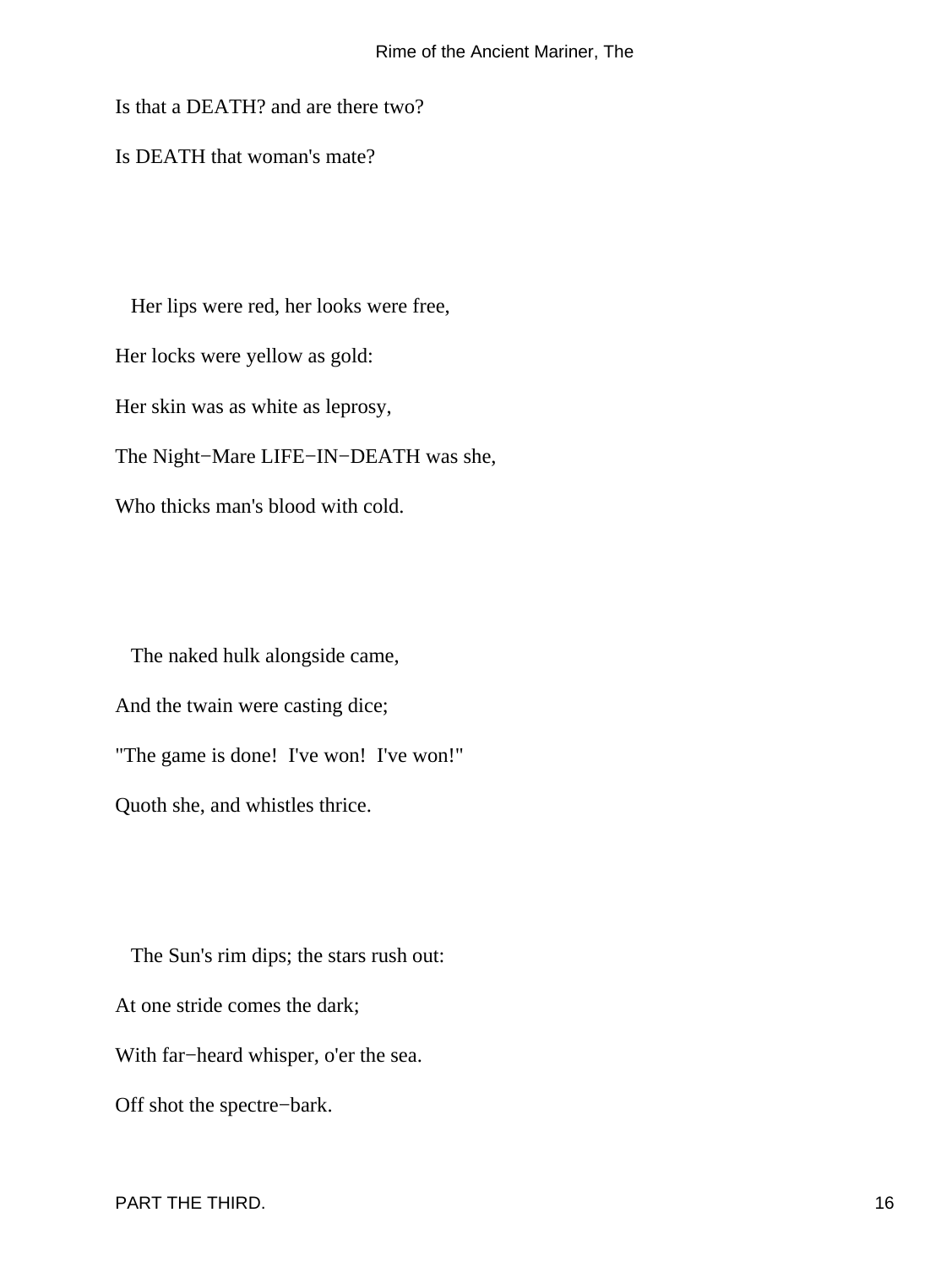We listened and looked sideways up! Fear at my heart, as at a cup,

My life−blood seemed to sip!

 The stars were dim, and thick the night, The steersman's face by his lamp gleamed white; From the sails the dew did drip – Till clombe above the eastern bar The horned Moon, with one bright star Within the nether tip.

 One after one, by the star−dogged Moon Too quick for groan or sigh, Each turned his face with a ghastly pang, And cursed me with his eye.

Four times fifty living men,

(And I heard nor sigh nor groan)

PART THE THIRD. 17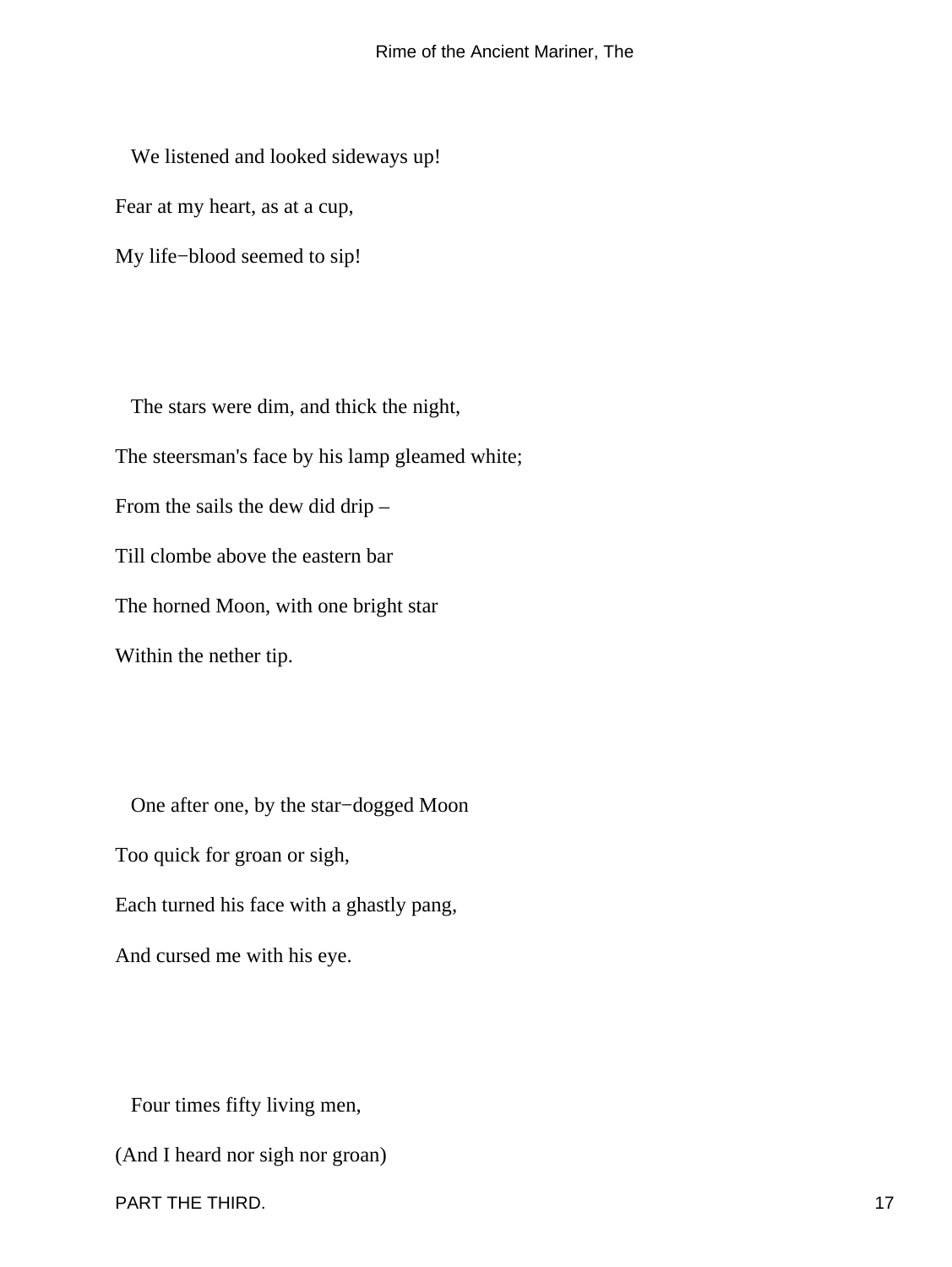#### Rime of the Ancient Mariner, The

With heavy thump, a lifeless lump,

They dropped down one by one.

The souls did from their bodies fly, –

They fled to bliss or woe!

And every soul, it passed me by,

Like the whizz of my CROSS−BOW!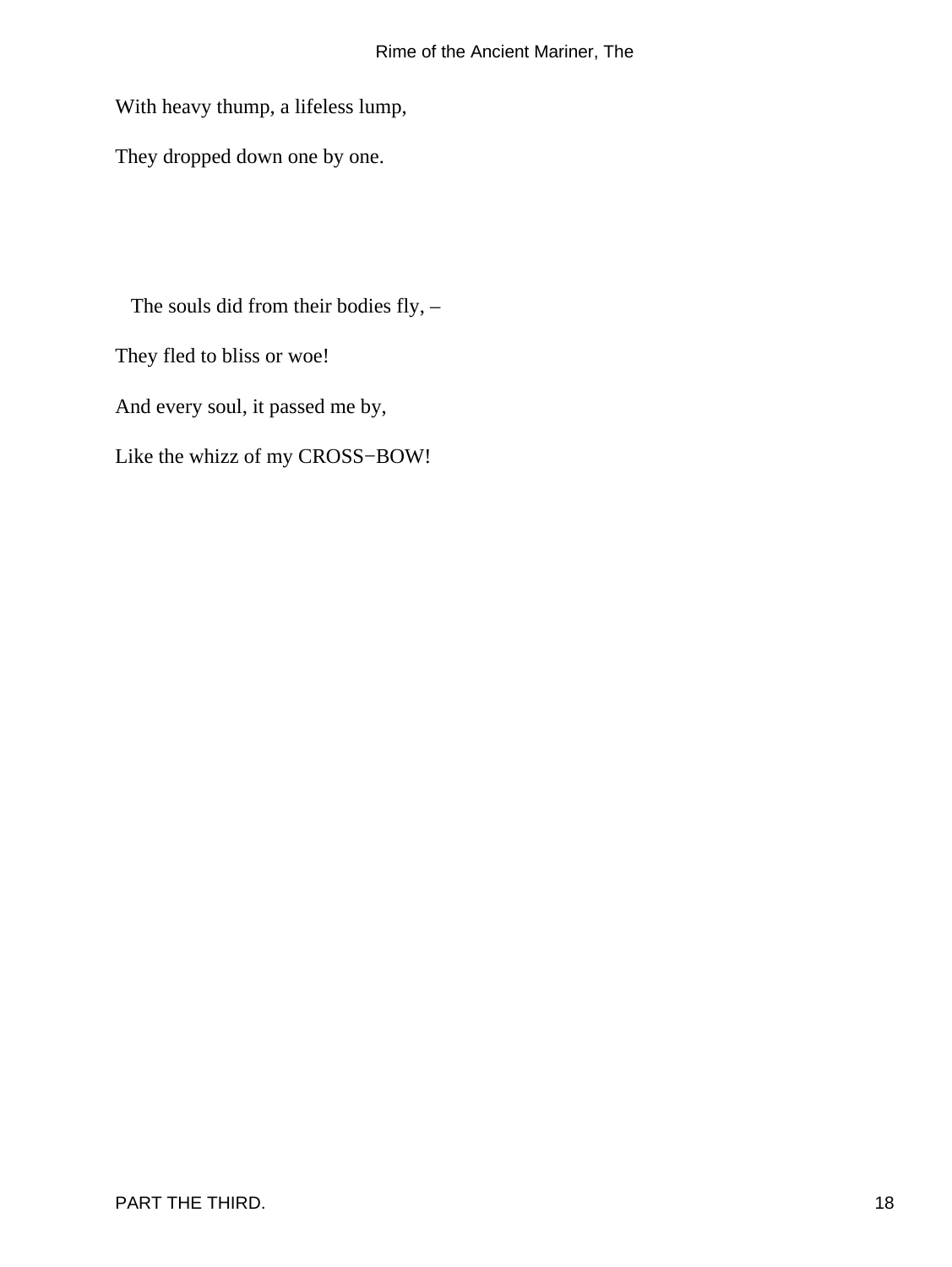### **[PART THE FOURTH.](#page-49-0)**

<span id="page-19-0"></span>"I fear thee, ancient Mariner! I fear thy skinny hand! And thou art long, and lank, and brown, As is the ribbed sea−sand.

 "I fear thee and thy glittering eye, And thy skinny hand, so brown." – Fear not, fear not, thou Wedding−Guest! This body dropt not down.

Alone, alone, all, all alone,

Alone on a wide wide sea! And never a saint took pity on

My soul in agony.

The many men, so beautiful!

PART THE FOURTH. 2008 19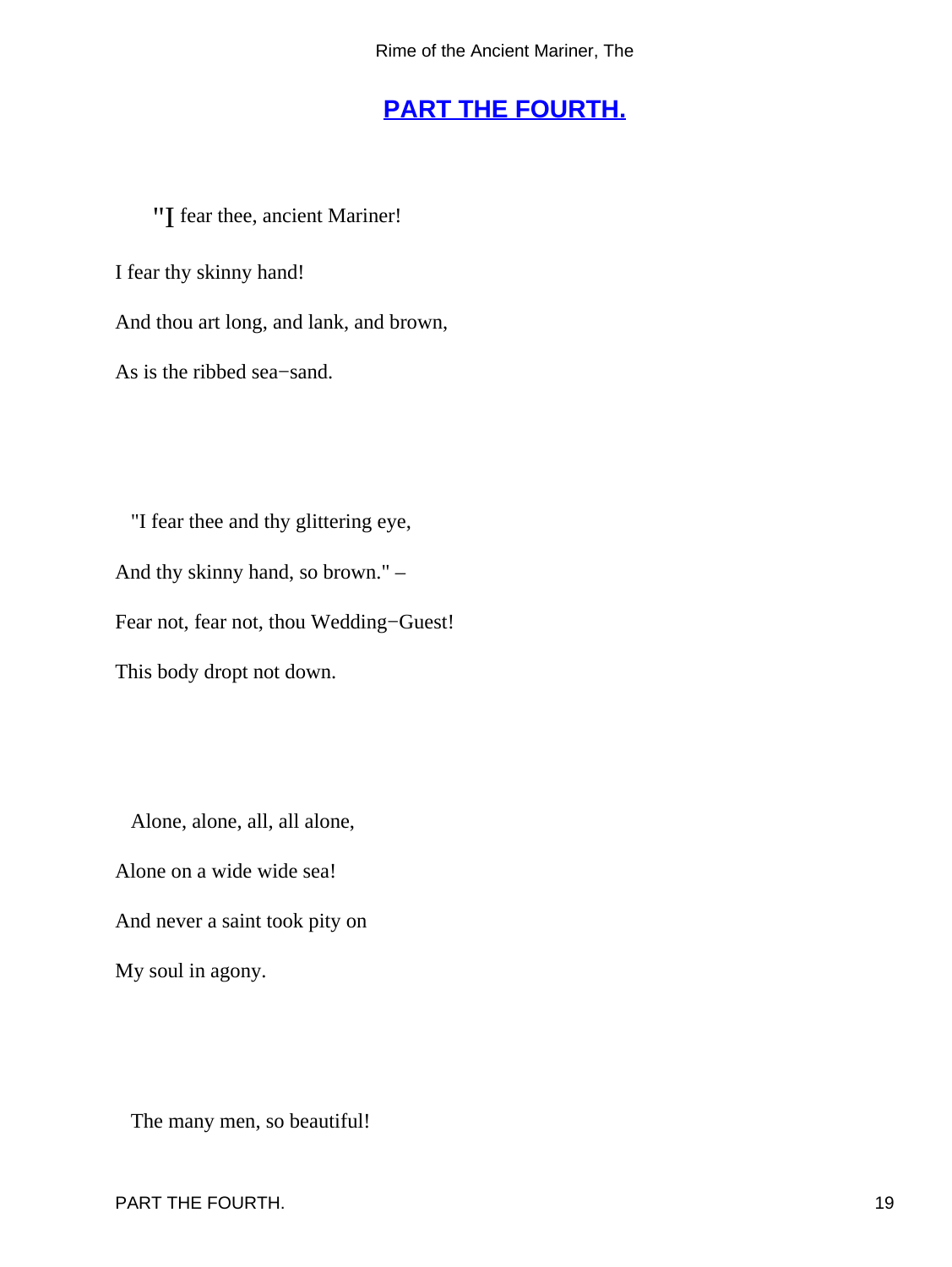And they all dead did lie:

And a thousand thousand slimy things

Lived on; and so did I

 I looked upon the rotting sea, And drew my eyes away; I looked upon the rotting deck,

And there the dead men lay.

 I looked to Heaven, and tried to pray: But or ever a prayer had gusht,

A wicked whisper came, and made my heart as dry as dust.

 I closed my lids, and kept them close, And the balls like pulses beat; For the sky and the sea, and the sea and the sky Lay like a load on my weary eye, And the dead were at my feet.

PART THE FOURTH. 20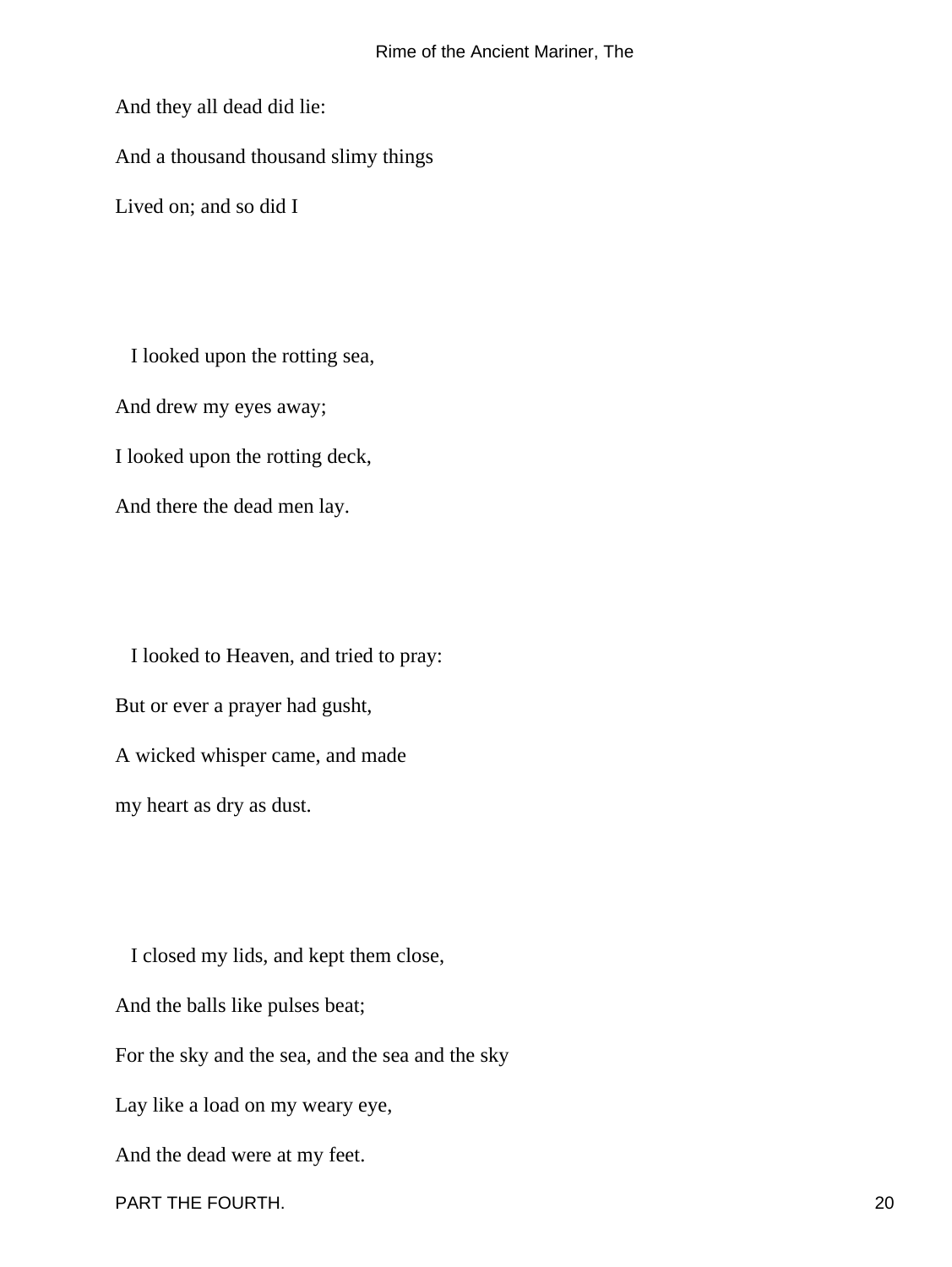The cold sweat melted from their limbs, Nor rot nor reek did they: The look with which they looked on me Had never passed away.

 An orphan's curse would drag to Hell A spirit from on high; But oh! more horrible than that Is a curse in a dead man's eye! Seven days, seven nights, I saw that curse, And yet I could not die.

 The moving Moon went up the sky, And no where did abide: Softly she was going up, And a star or two beside.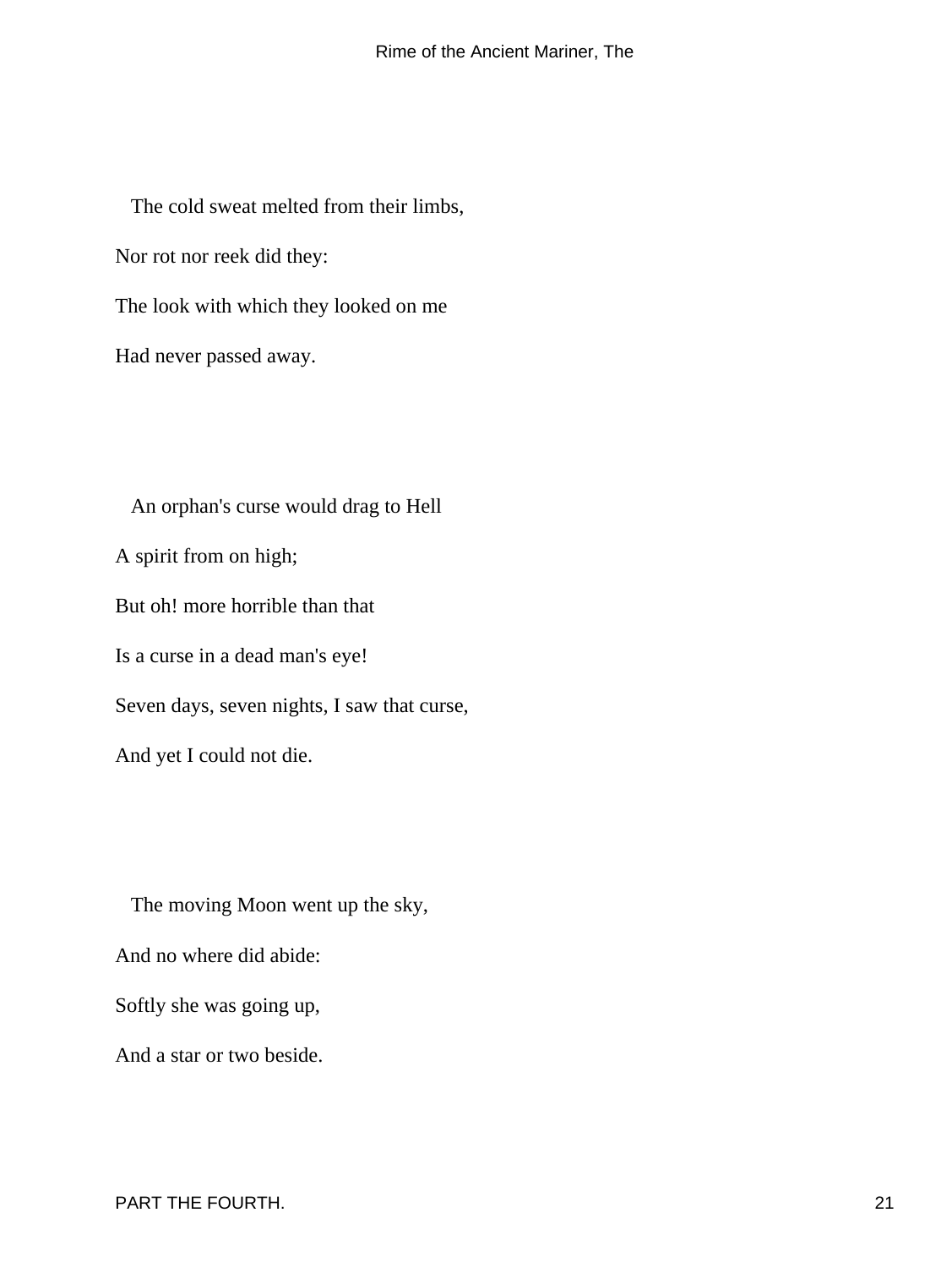Her beams bemocked the sultry main, Like April hoar−frost spread; But where the ship's huge shadow lay, The charmed water burnt alway A still and awful red.

 Beyond the shadow of the ship, I watched the water−snakes: They moved in tracks of shining white, And when they reared, the elfish light Fell off in hoary flakes.

 Within the shadow of the ship I watched their rich attire: Blue, glossy green, and velvet black, They coiled and swam; and every track Was a flash of golden fire.

 O happy living things! no tongue PART THE FOURTH. 22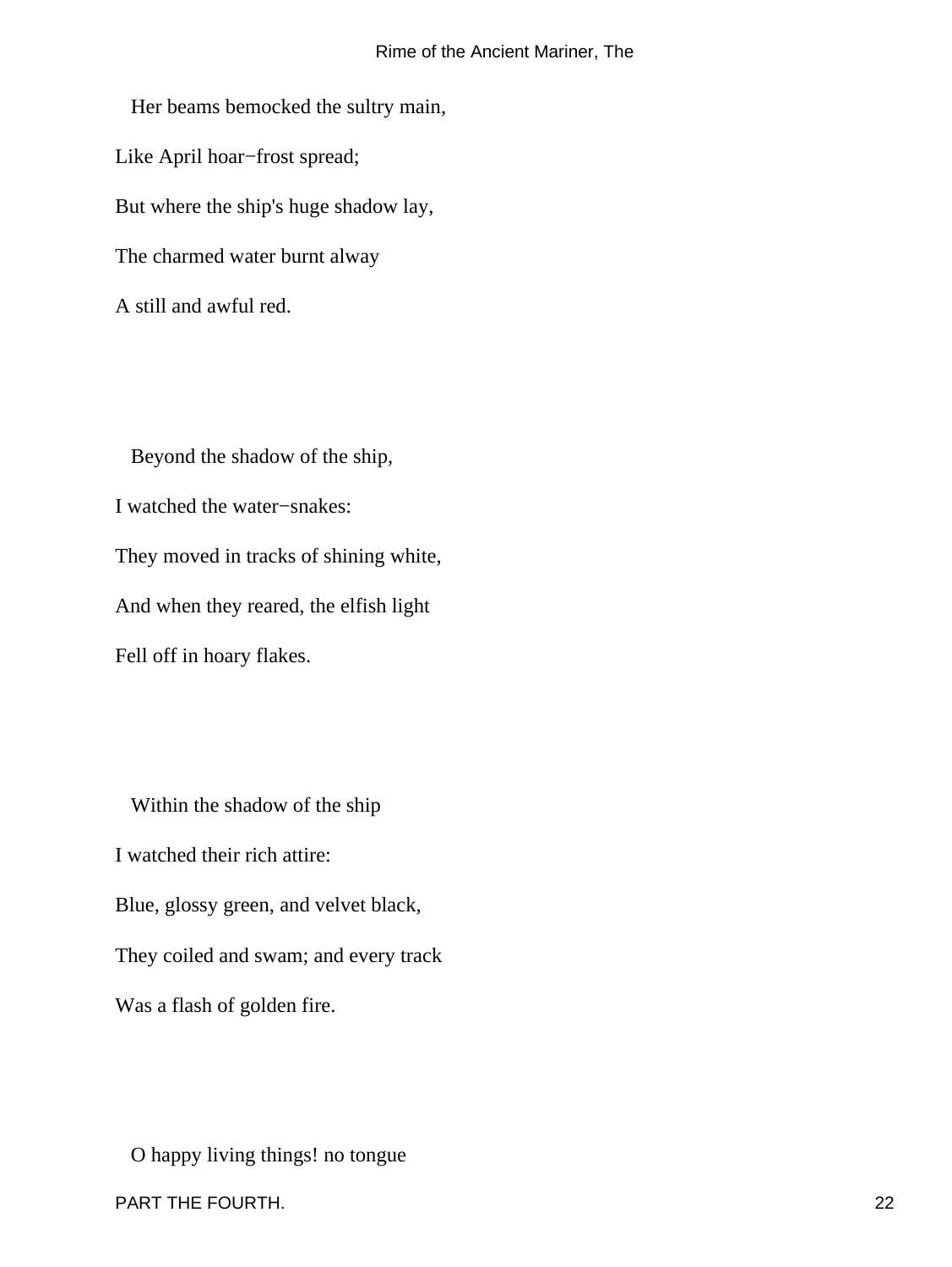Their beauty might declare: A spring of love gushed from my heart, And I blessed them unaware: Sure my kind saint took pity on me, And I blessed them unaware.

 The self same moment I could pray; And from my neck so free The Albatross fell off, and sank Like lead into the sea.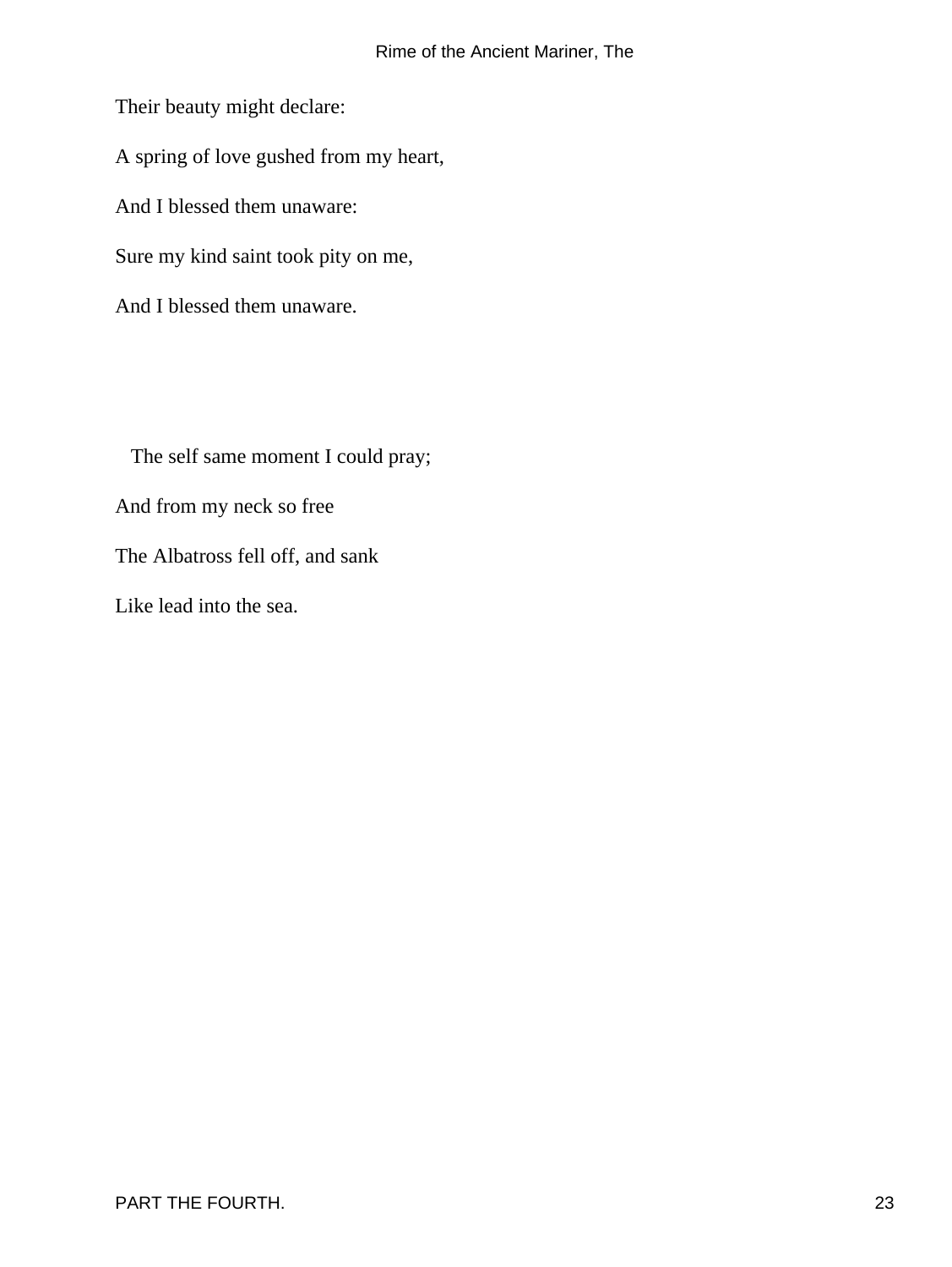# **[PART THE FIFTH.](#page-49-0)**

<span id="page-24-0"></span>Oh sleep! it is a gentle thing,

Beloved from pole to pole!

To Mary Queen the praise be given!

She sent the gentle sleep from Heaven,

That slid into my soul.

 The silly buckets on the deck, That had so long remained, I dreamt that they were filled with dew; And when I awoke, it rained.

 My lips were wet, my throat was cold, My garments all were dank; Sure I had drunken in my dreams, And still my body drank.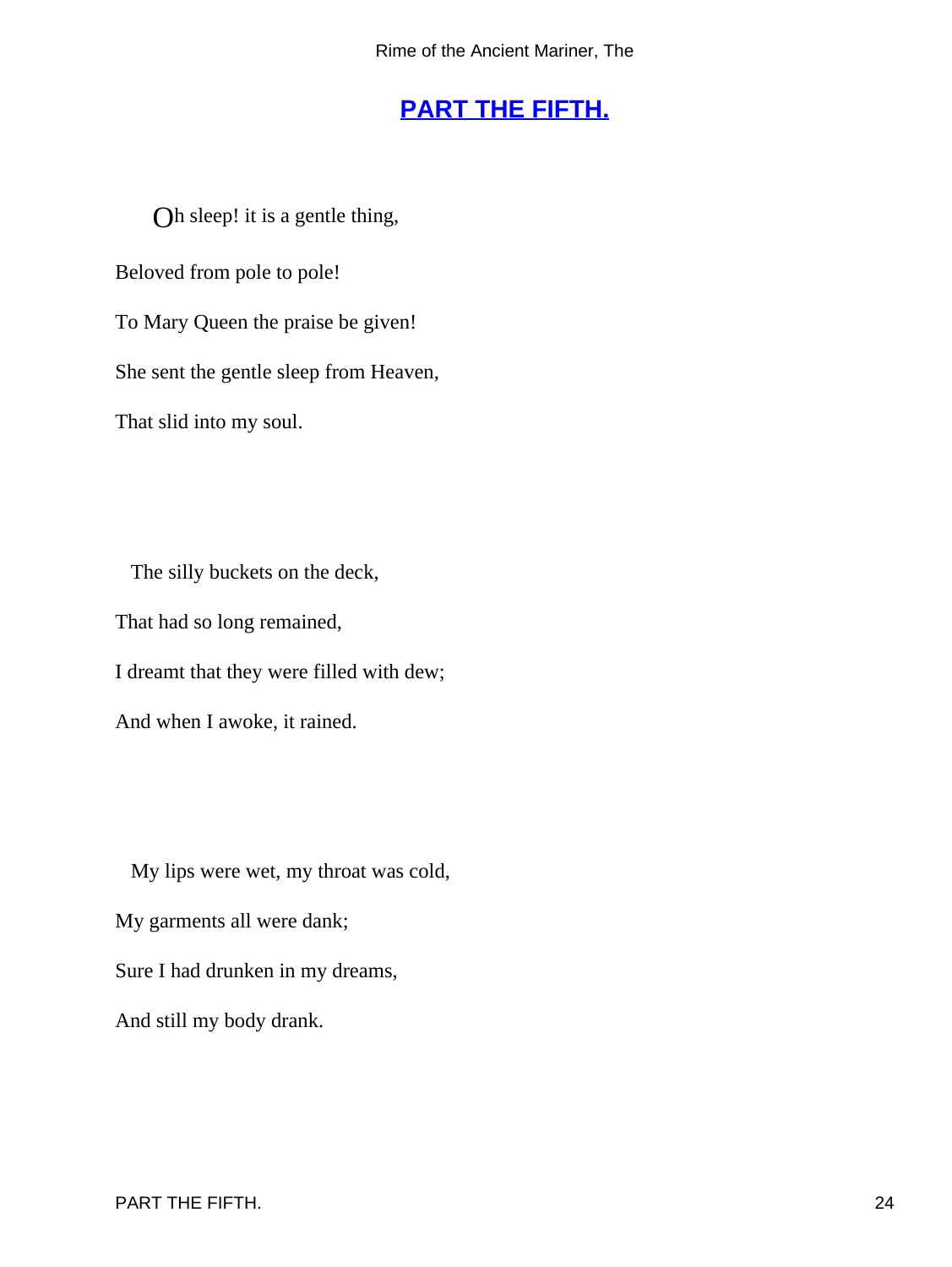I moved, and could not feel my limbs: I was so light – almost I thought that I had died in sleep, And was a blessed ghost.

 And soon I heard a roaring wind: It did not come anear; But with its sound it shook the sails, That were so thin and sere.

 The upper air burst into life! And a hundred fire−flags sheen, To and fro they were hurried about! And to and fro, and in and out, The wan stars danced between.

 And the coming wind did roar more loud, And the sails did sigh like sedge; And the rain poured down from one black cloud; PART THE FIFTH. 25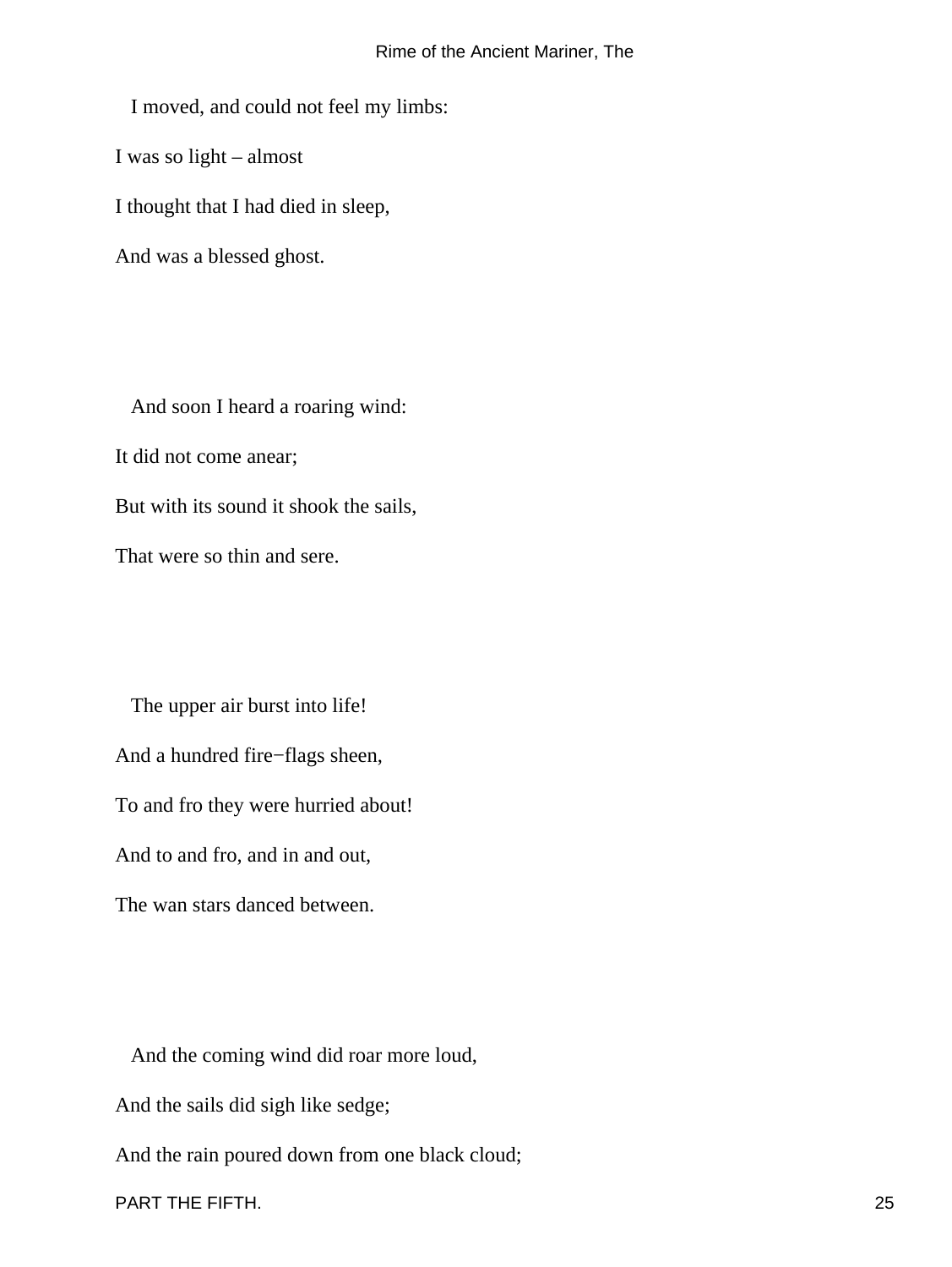The Moon was at its edge.

 The thick black cloud was cleft, and still The Moon was at its side: Like waters shot from some high crag, The lightning fell with never a jag, A river steep and wide.

 The loud wind never reached the ship, Yet now the ship moved on! Beneath the lightning and the Moon The dead men gave a groan.

 They groaned, they stirred, they all uprose, Nor spake, nor moved their eyes; It had been strange, even in a dream, To have seen those dead men rise.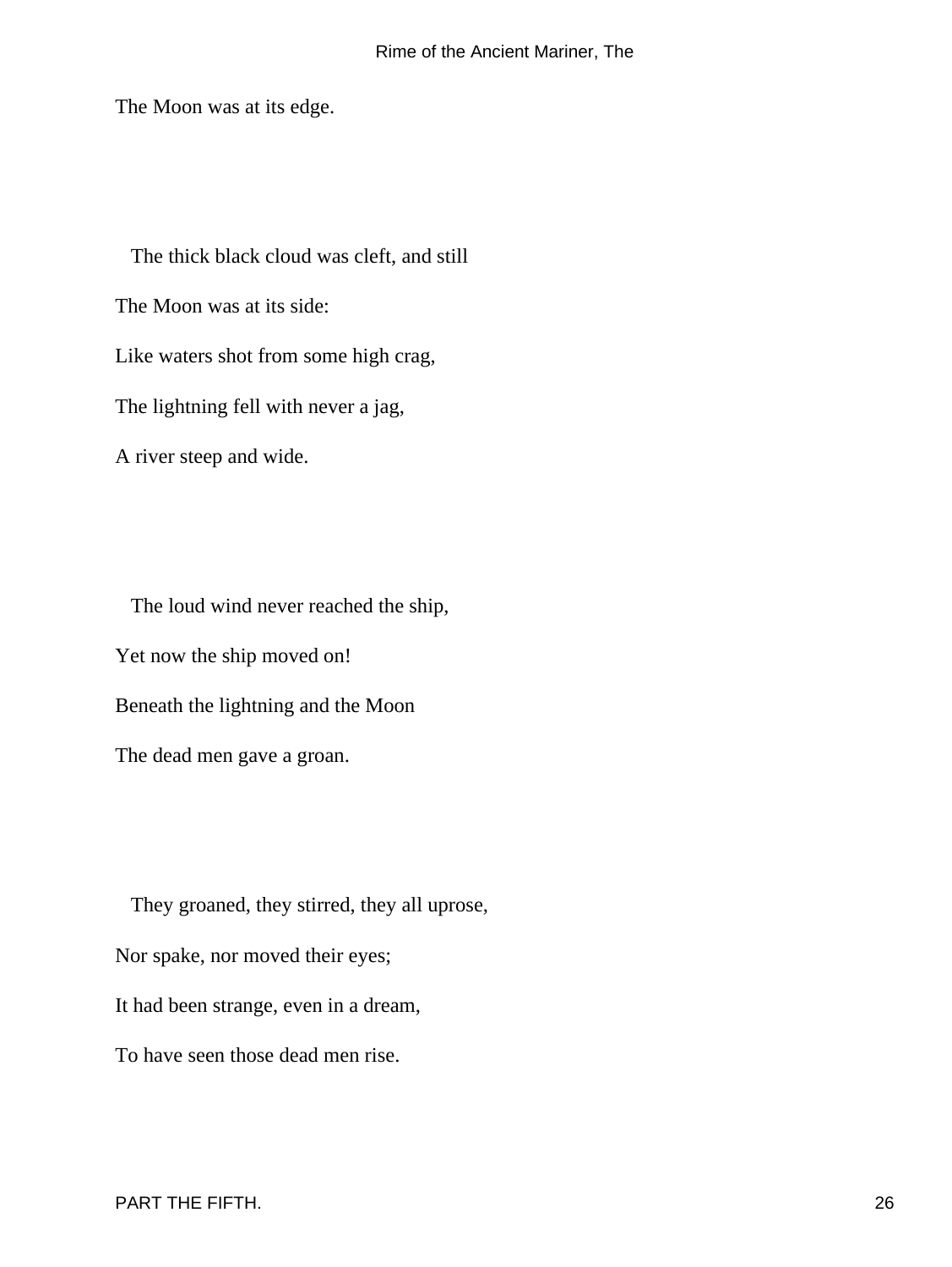The helmsman steered, the ship moved on; Yet never a breeze up blew; The mariners all 'gan work the ropes, Were they were wont to do: They raised their limbs like lifeless tools – We were a ghastly crew.

 The body of my brother's son, Stood by me, knee to knee: The body and I pulled at one rope, But he said nought to me.

 "I fear thee, ancient Mariner!" Be calm, thou Wedding−Guest! 'Twas not those souls that fled in pain, Which to their corses came again, But a troop of spirits blest:

For when it dawned – they dropped their arms,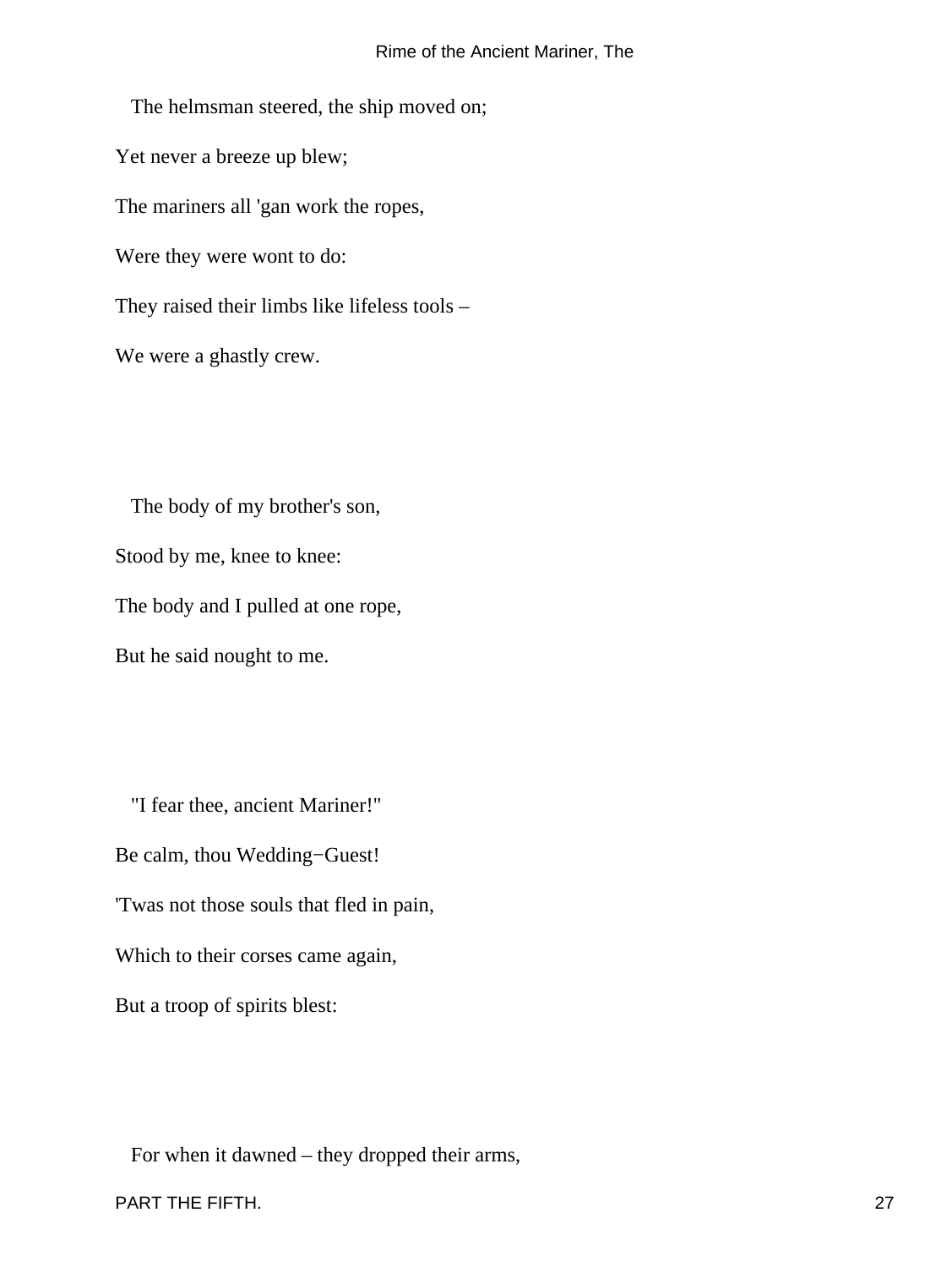And clustered round the mast;

Sweet sounds rose slowly through their mouths,

And from their bodies passed.

 Around, around, flew each sweet sound, Then darted to the Sun; Slowly the sounds came back again, Now mixed, now one by one.

 Sometimes a−dropping from the sky I heard the sky−lark sing; Sometimes all little birds that are, How they seemed to fill the sea and air With their sweet jargoning!

 And now 'twas like all instruments, Now like a lonely flute; And now it is an angel's song, That makes the Heavens be mute. PART THE FIFTH. 28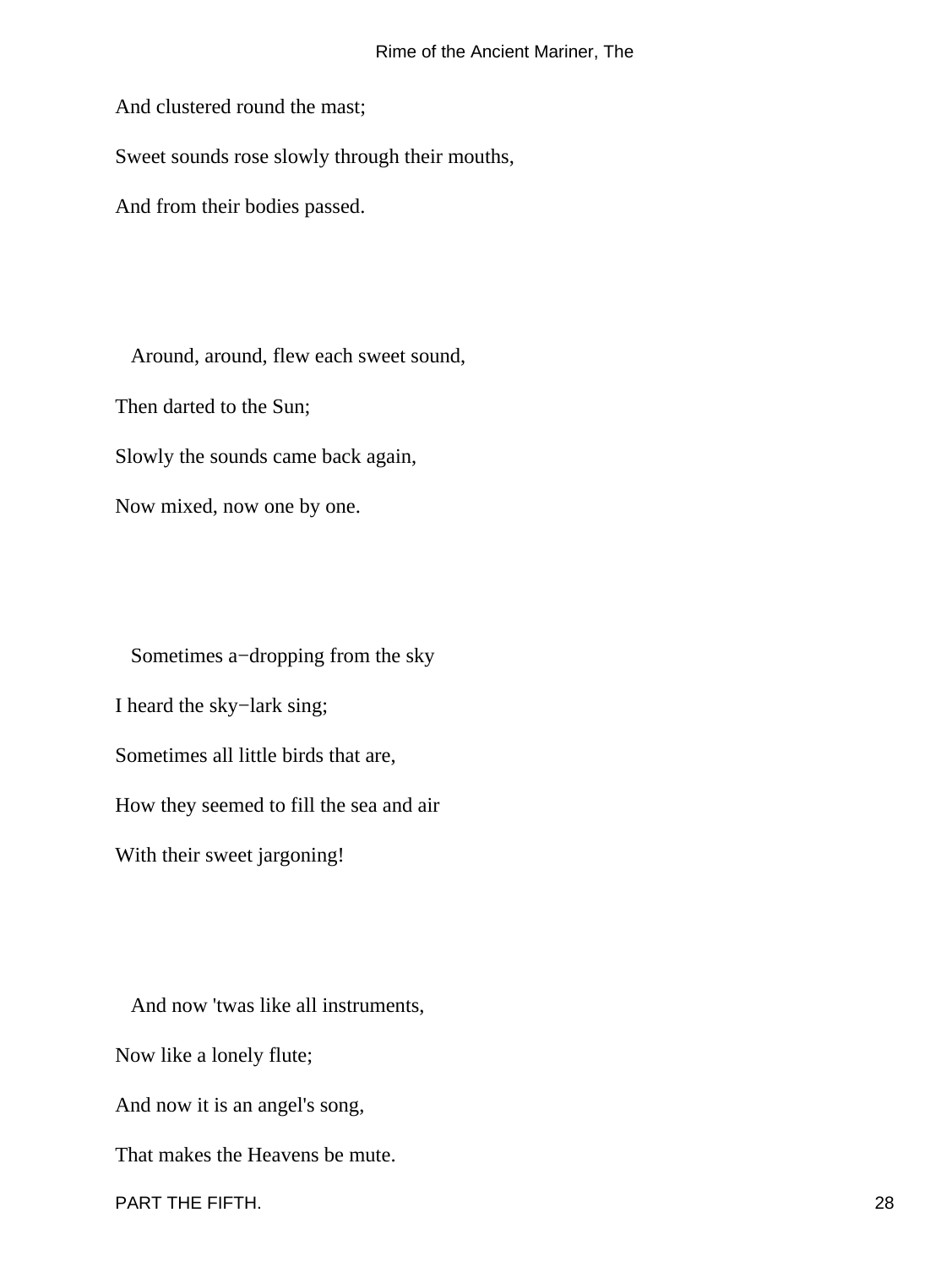It ceased; yet still the sails made on A pleasant noise till noon, A noise like of a hidden brook In the leafy month of June, That to the sleeping woods all night Singeth a quiet tune.

 Till noon we quietly sailed on, Yet never a breeze did breathe: Slowly and smoothly went the ship, Moved onward from beneath.

 Under the keel nine fathom deep, From the land of mist and snow, The spirit slid: and it was he That made the ship to go. The sails at noon left off their tune, And the ship stood still also. PART THE FIFTH. 29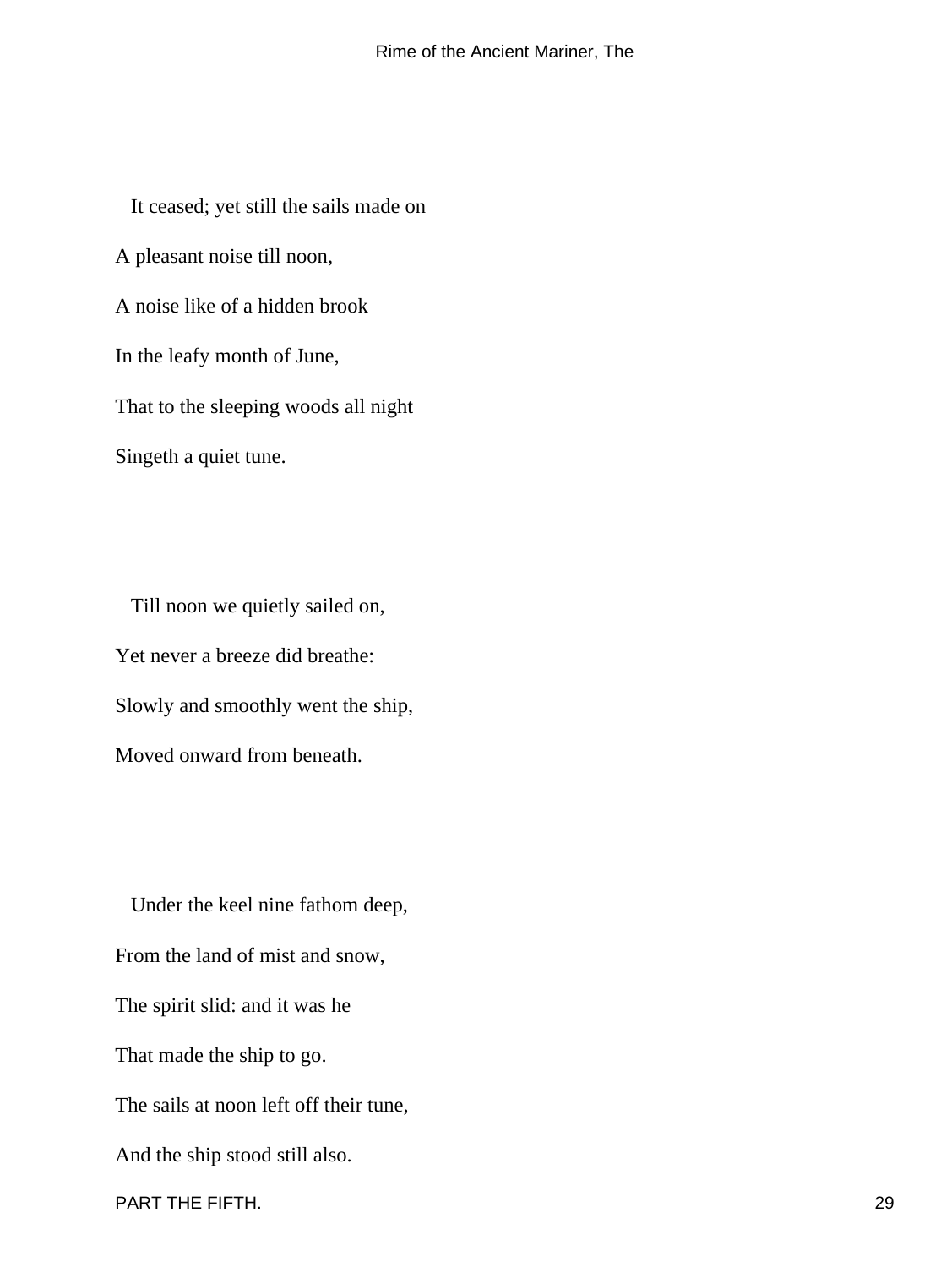The Sun, right up above the mast, Had fixed her to the ocean: But in a minute she 'gan stir, With a short uneasy motion – Backwards and forwards half her length With a short uneasy motion.

 Then like a pawing horse let go, She made a sudden bound: It flung the blood into my head, And I fell down in a swound.

 How long in that same fit I lay, I have not to declare; But ere my living life returned, I heard and in my soul discerned Two VOICES in the air.

PART THE FIFTH. 30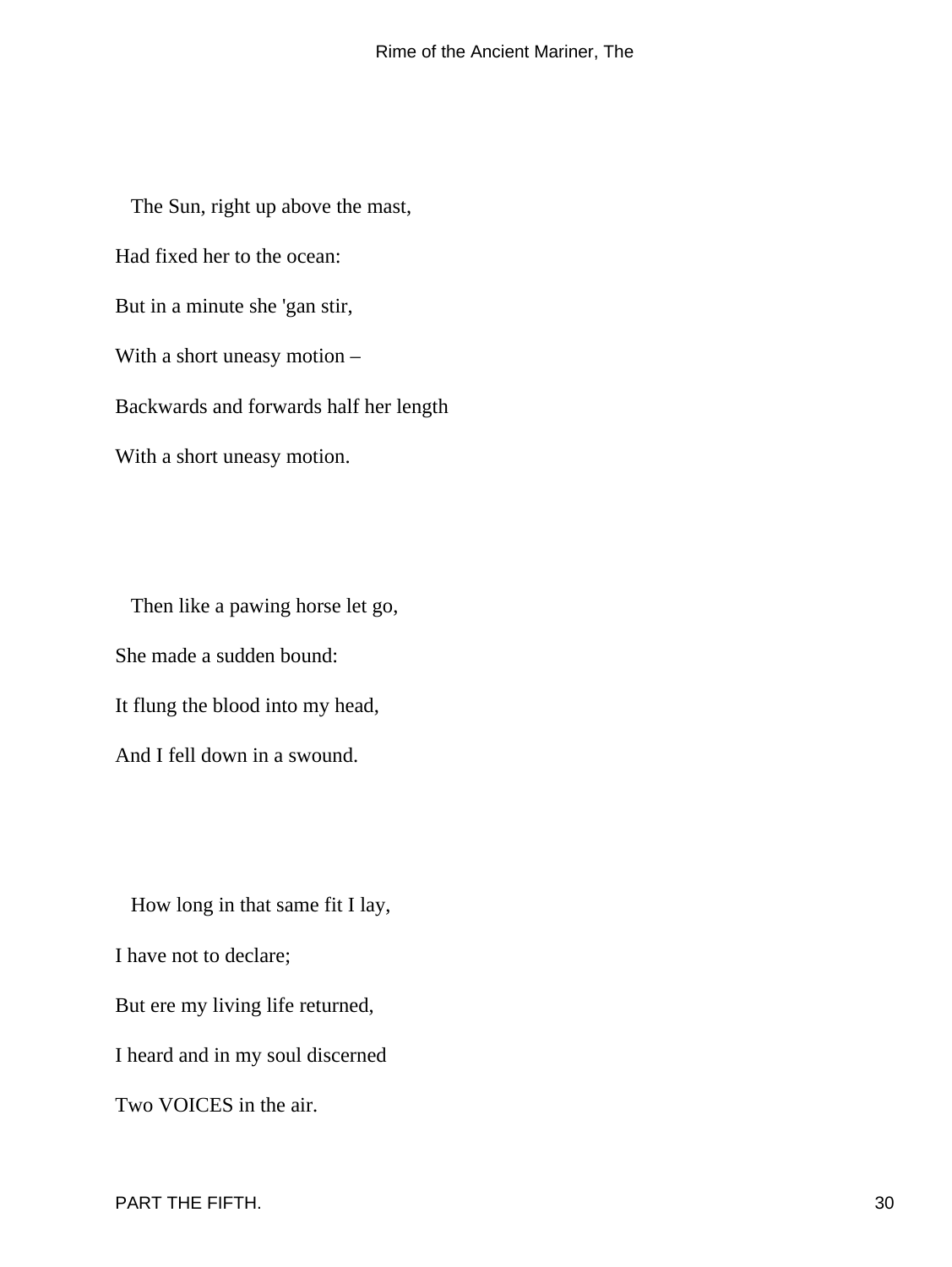"Is it he?" quoth one, "Is this the man? By him who died on cross, With his cruel bow he laid full low, The harmless Albatross.

 "The spirit who bideth by himself In the land of mist and snow, He loved the bird that loved the man Who shot him with his bow."

The other was a softer voice,

As soft as honey−dew:

Quoth he, "The man hath penance done,

And penance more will do."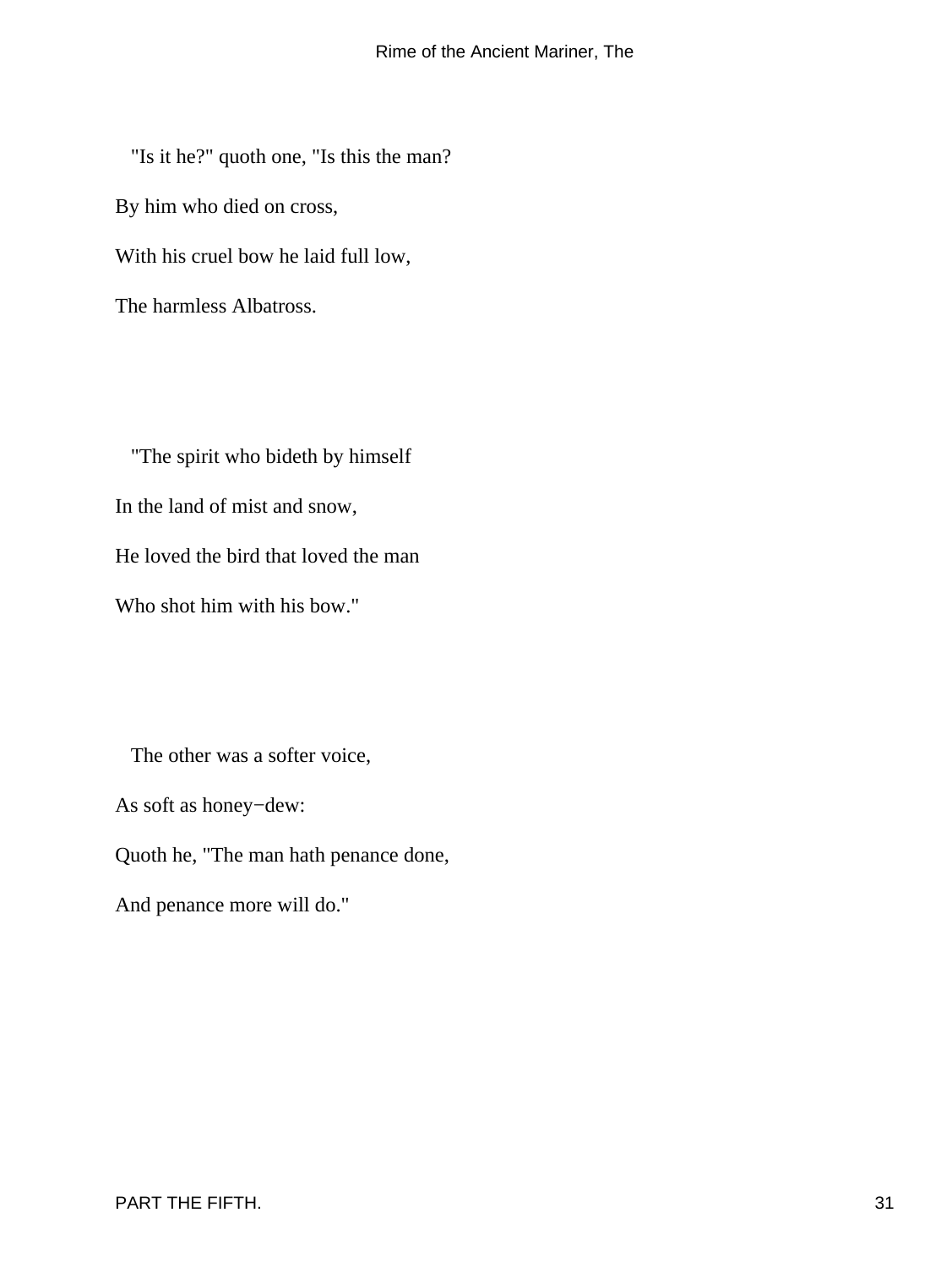# **[PART THE SIXTH.](#page-49-0)**

<span id="page-32-0"></span>FIRST VOICE.

But tell me, tell me! speak again,

Thy soft response renewing –

What makes that ship drive on so fast?

What is the OCEAN doing?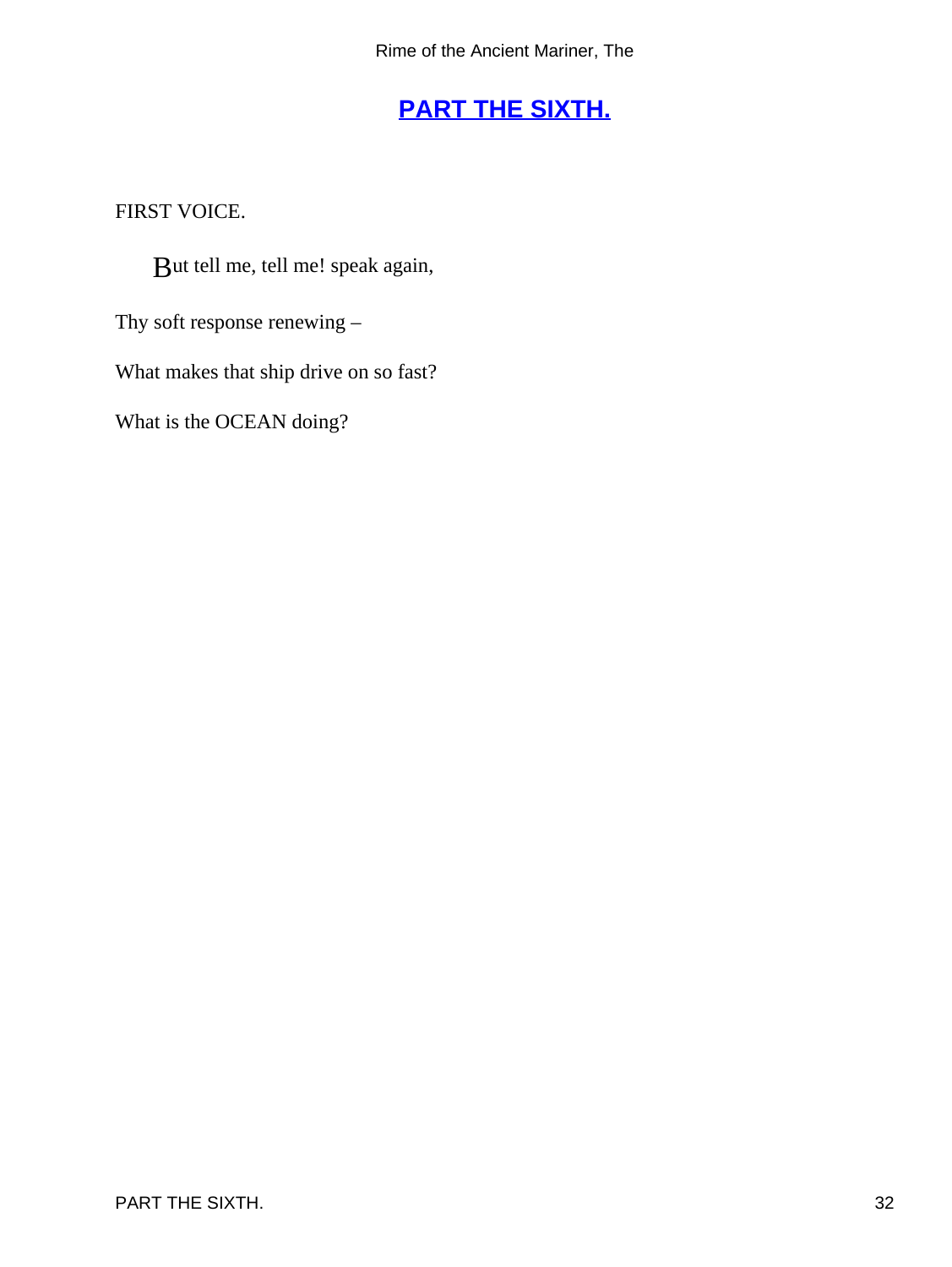# **[SECOND VOICE.](#page-49-0)**

<span id="page-33-0"></span>Still as a slave before his lord,

The OCEAN hath no blast;

His great bright eye most silently

Up to the Moon is cast –

 If he may know which way to go; For she guides him smooth or grim See, brother, see! how graciously She looketh down on him.

FIRST VOICE.

But why drives on that ship so fast,

Without or wave or wind?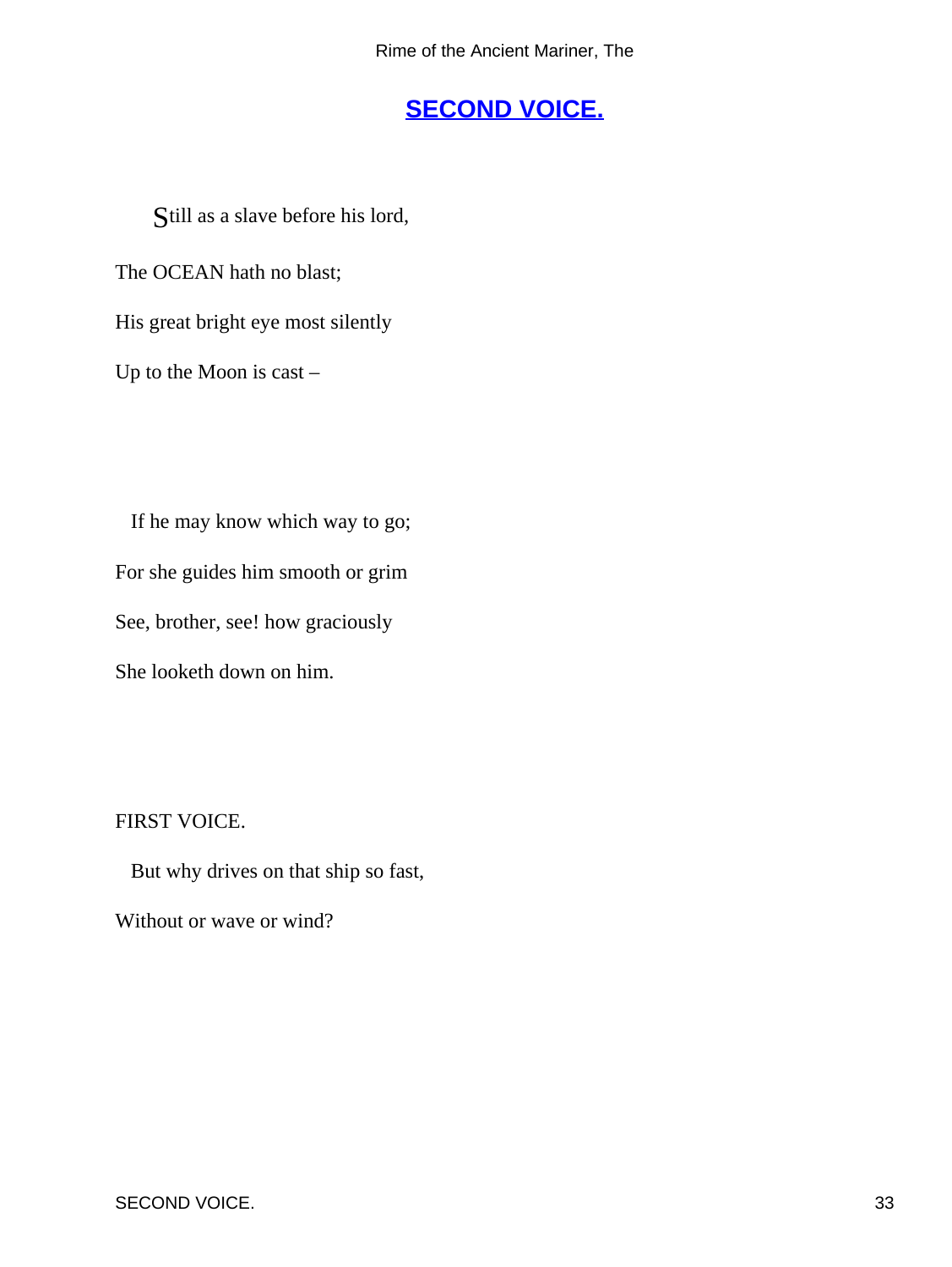#### **[SECOND VOICE.](#page-49-0)**

<span id="page-34-0"></span>The air is cut away before,

And closes from behind.

 Fly, brother, fly! more high, more high Or we shall be belated: For slow and slow that ship will go, When the Mariner's trance is abated.

I woke, and we were sailing on

As in a gentle weather:

'Twas night, calm night, the Moon was high;

The dead men stood together.

All stood together on the deck,

For a charnel−dungeon fitter:

All fixed on me their stony eyes,

SECOND VOICE. 34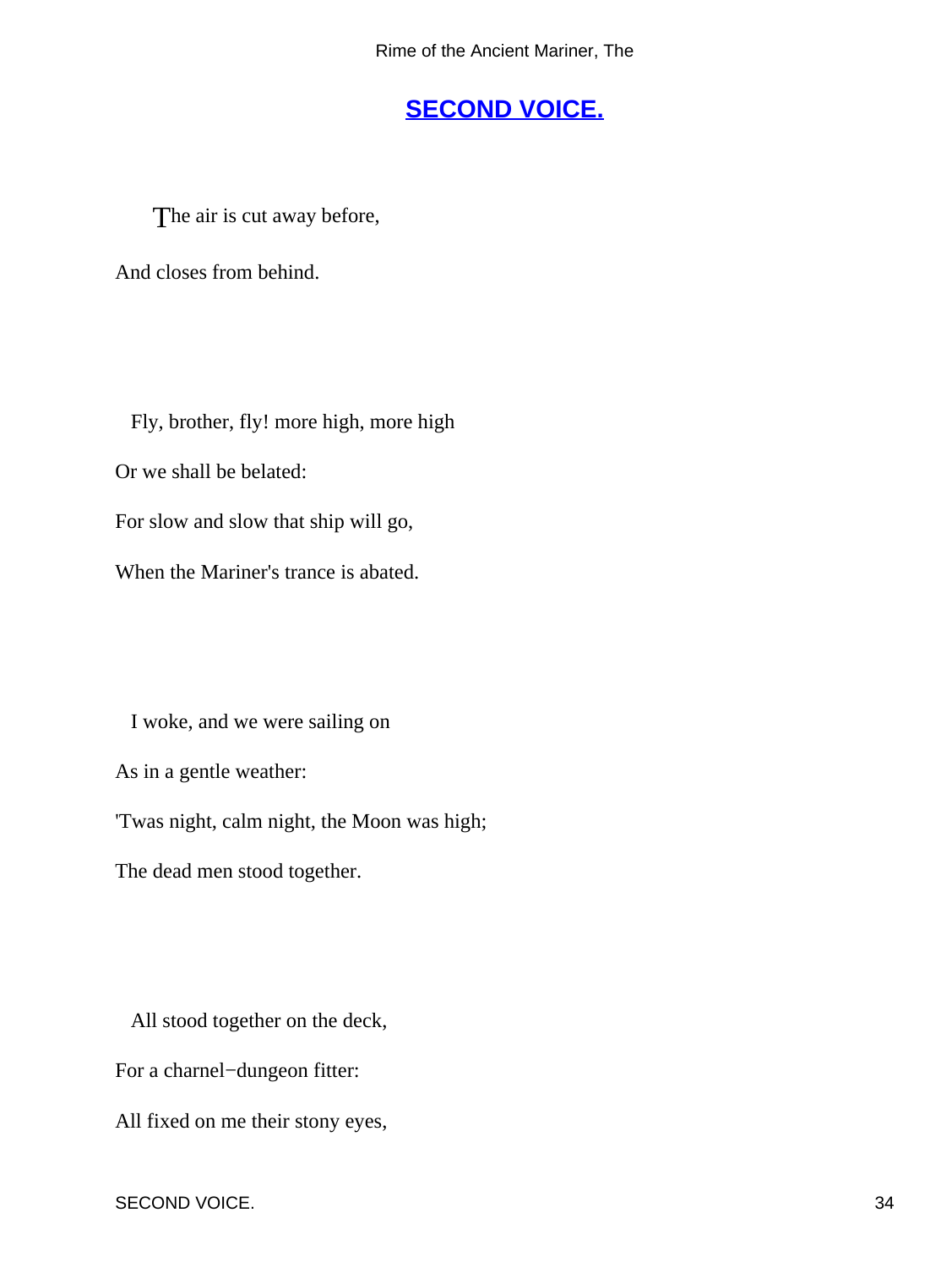That in the Moon did glitter.

The pang, the curse, with which they died,

Had never passed away:

I could not draw my eyes from theirs,

Nor turn them up to pray.

 And now this spell was snapt: once more I viewed the ocean green. And looked far forth, yet little saw

Of what had else been seen –

 Like one that on a lonesome road Doth walk in fear and dread, And having once turned round walks on, And turns no more his head; Because he knows, a frightful fiend Doth close behind him tread.

SECOND VOICE. 35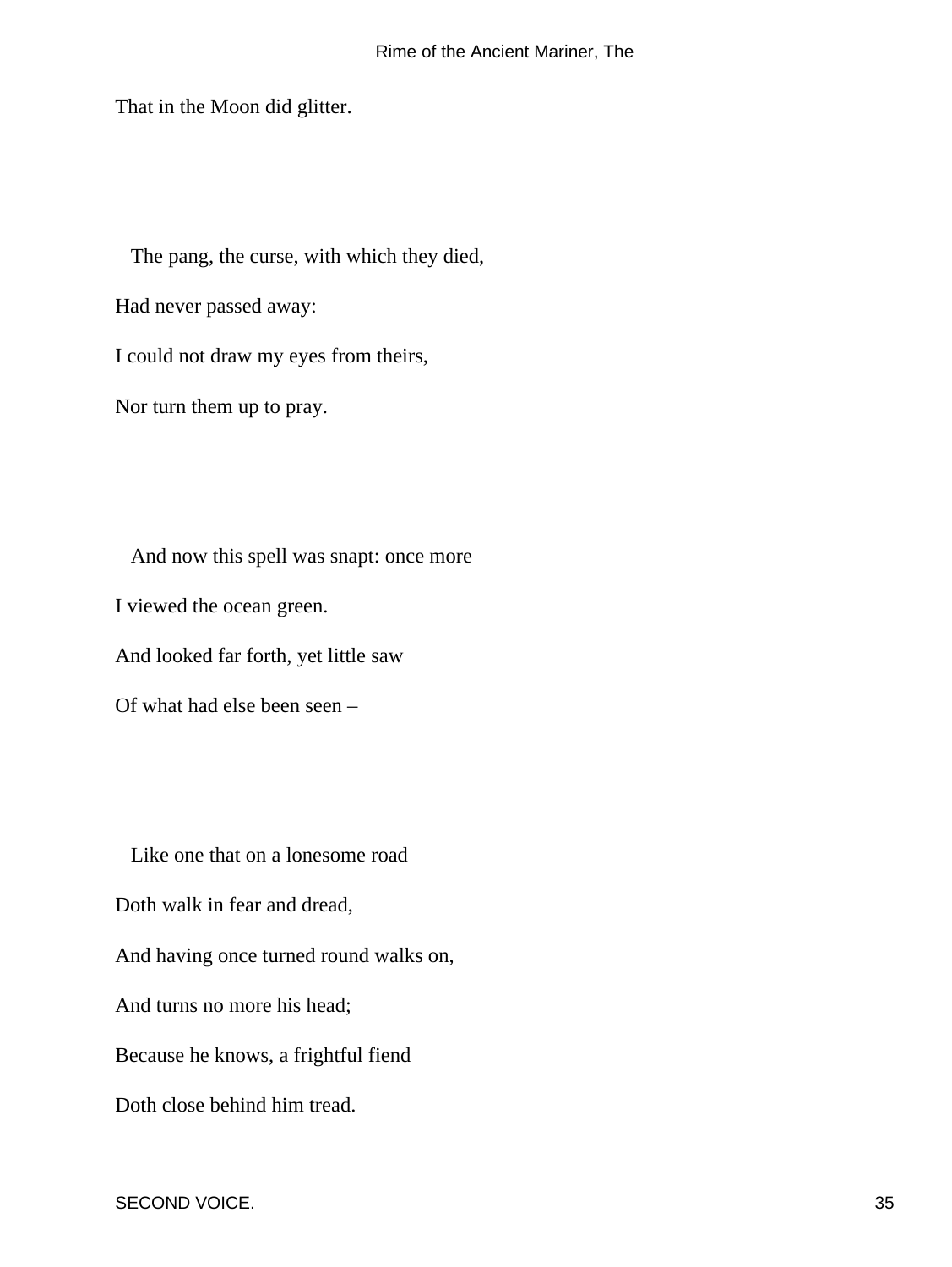But soon there breathed a wind on me, Nor sound nor motion made: Its path was not upon the sea, In ripple or in shade.

 It raised my hair, it fanned my cheek Like a meadow−gale of spring – It mingled strangely with my fears, Yet it felt like a welcoming.

 Swiftly, swiftly flew the ship, Yet she sailed softly too: Sweetly, sweetly blew the breeze – On me alone it blew.

 Oh! dream of joy! is this indeed The light−house top I see? Is this the hill? is this the kirk? SECOND VOICE. 36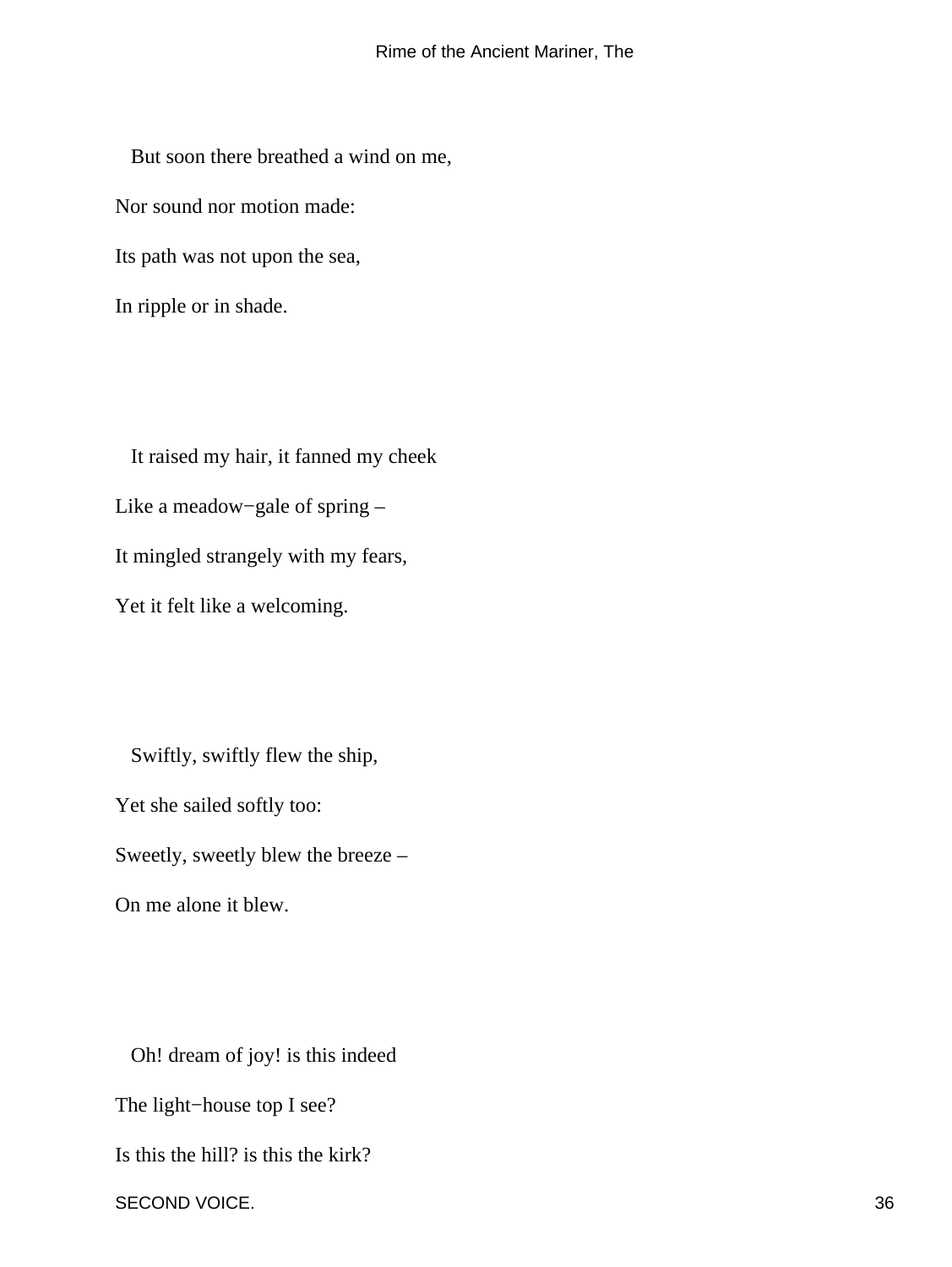Is this mine own countree!

We drifted o'er the harbour−bar,

And I with sobs did pray –

O let me be awake, my God!

Or let me sleep alway.

 The harbour−bay was clear as glass, So smoothly it was strewn! And on the bay the moonlight lay, And the shadow of the moon.

 The rock shone bright, the kirk no less, That stands above the rock: The moonlight steeped in silentness The steady weathercock.

And the bay was white with silent light,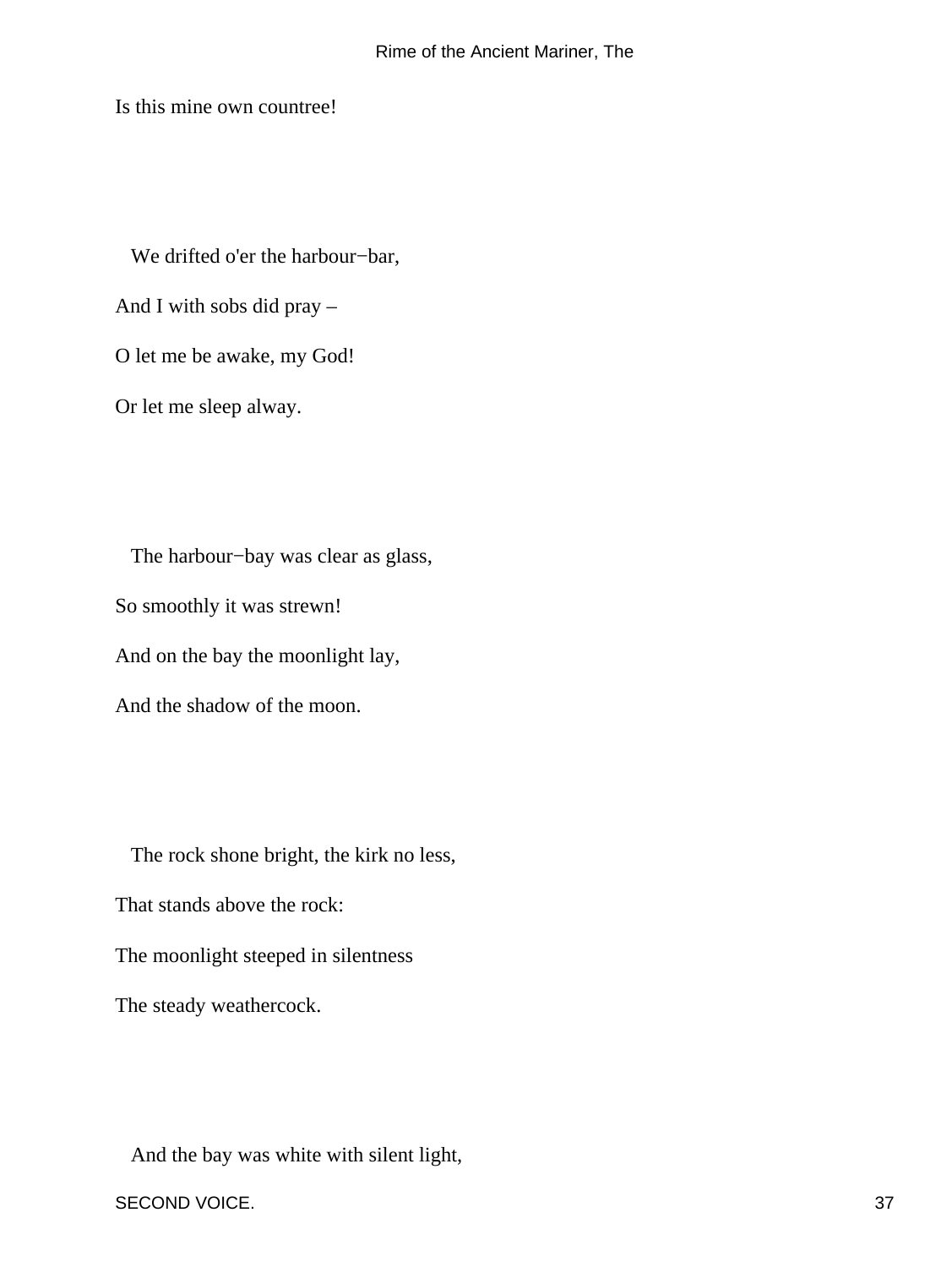Till rising from the same,

Full many shapes, that shadows were,

In crimson colours came.

 A little distance from the prow Those crimson shadows were: I turned my eyes upon the deck – Oh, Christ! what saw I there!

 Each corse lay flat, lifeless and flat, And, by the holy rood! A man all light, a seraph−man, On every corse there stood.

 This seraph band, each waved his hand: It was a heavenly sight! They stood as signals to the land, Each one a lovely light:

SECOND VOICE. 38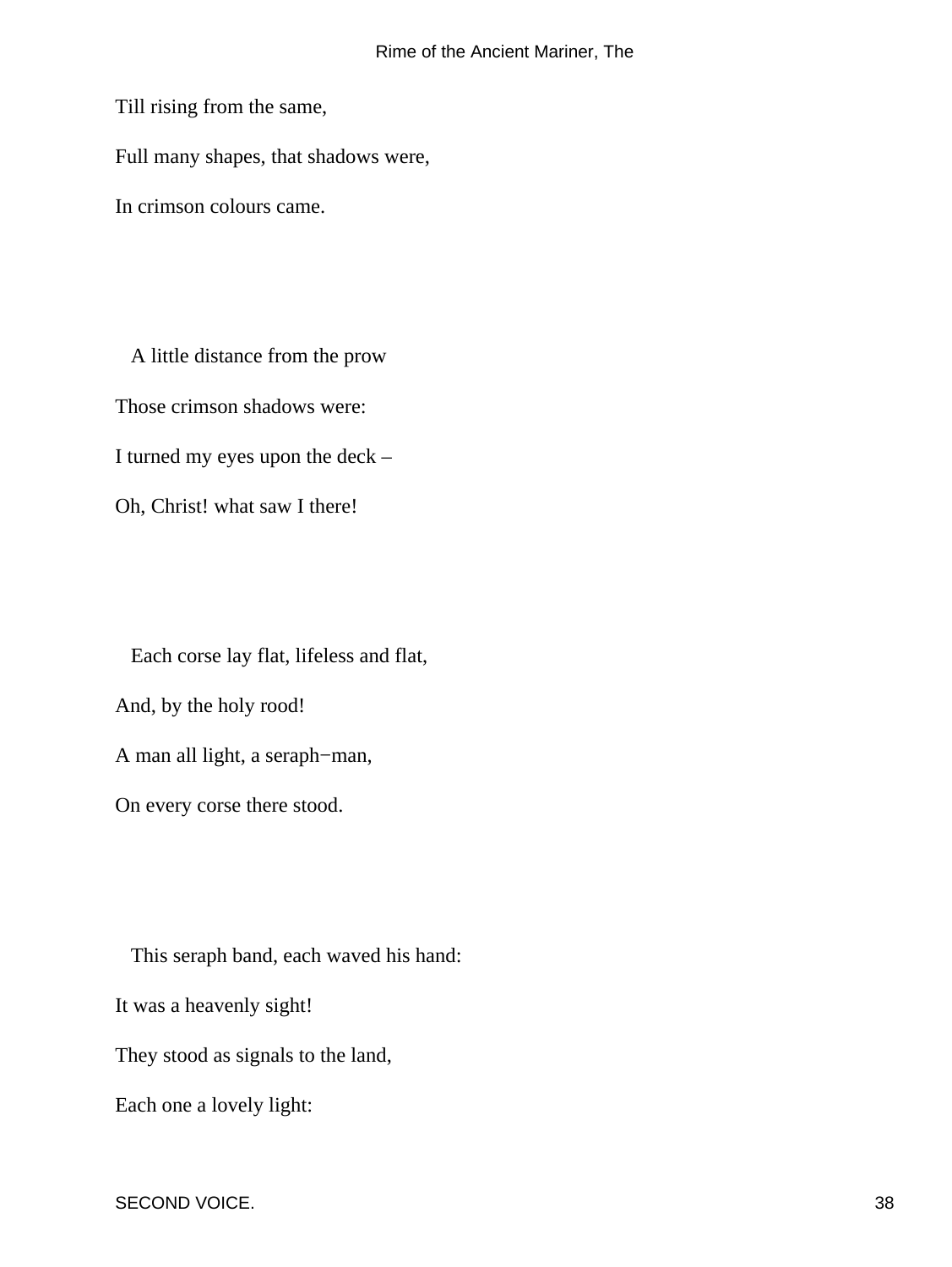This seraph−band, each waved his hand, No voice did they impart – No voice; but oh! the silence sank Like music on my heart.

 But soon I heard the dash of oars; I heard the Pilot's cheer; My head was turned perforce away, And I saw a boat appear.

 The Pilot, and the Pilot's boy, I heard them coming fast: Dear Lord in Heaven! it was a joy The dead men could not blast.

 I saw a third – I heard his voice: It is the Hermit good! He singeth loud his godly hymns SECOND VOICE. 39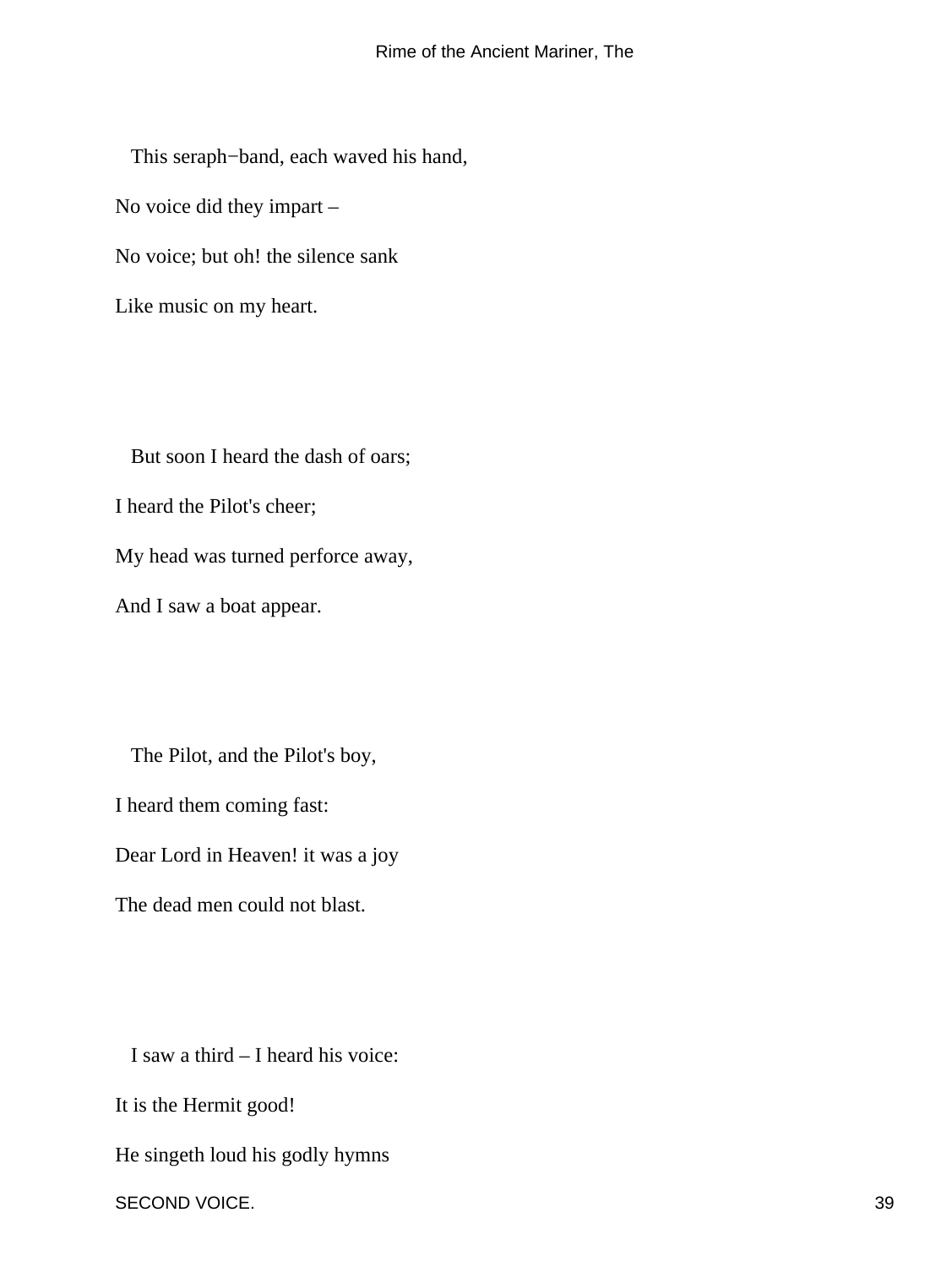That he makes in the wood.

He'll shrieve my soul, he'll wash away

The Albatross's blood.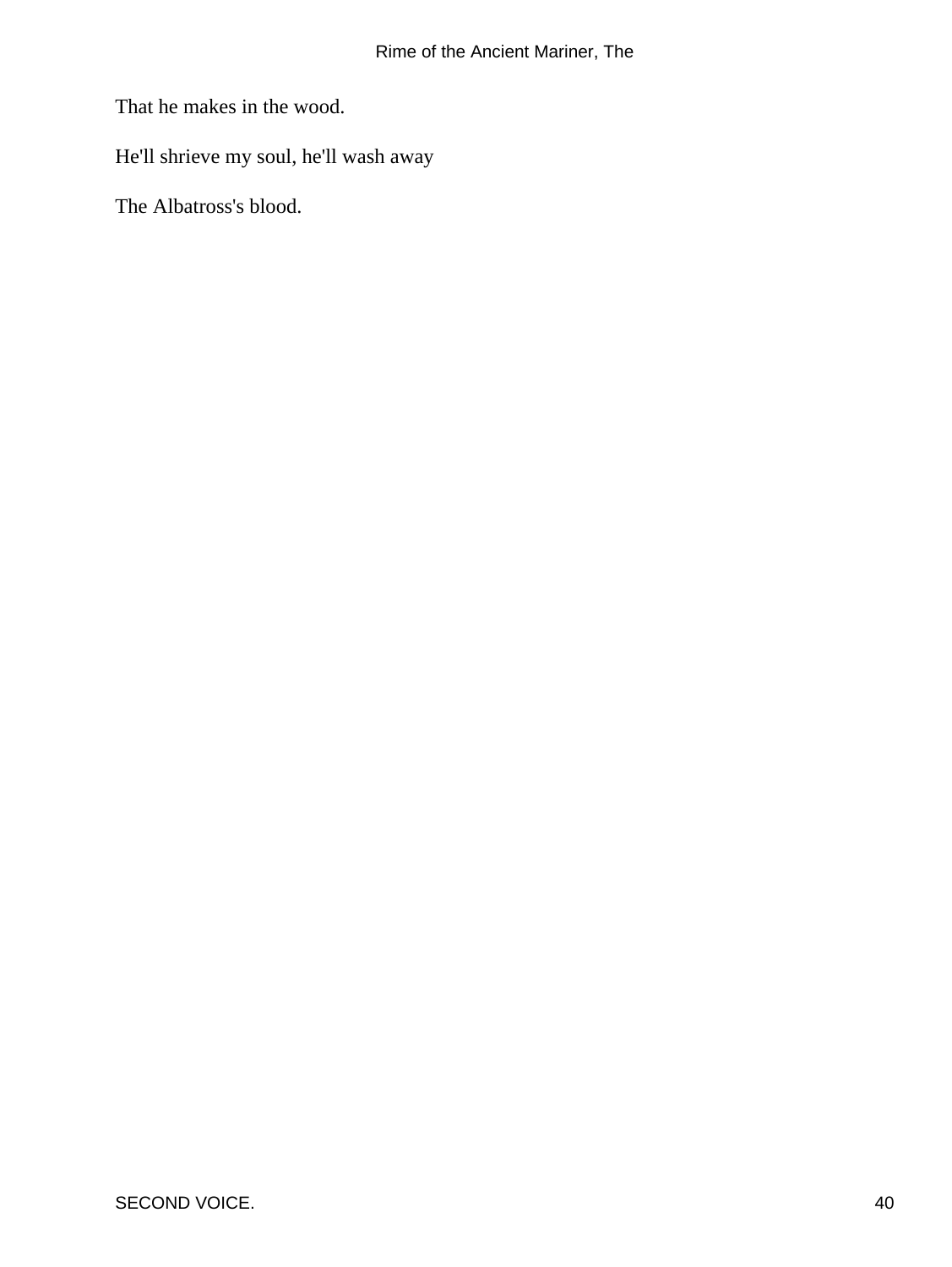### **[PART THE SEVENTH.](#page-49-0)**

<span id="page-41-0"></span>This Hermit good lives in that wood Which slopes down to the sea. How loudly his sweet voice he rears! He loves to talk with marineres That come from a far countree.

 He kneels at morn and noon and eve – He hath a cushion plump: It is the moss that wholly hides The rotted old oak−stump.

 The skiff−boat neared: I heard them talk, "Why this is strange, I trow! Where are those lights so many and fair, That signal made but now?"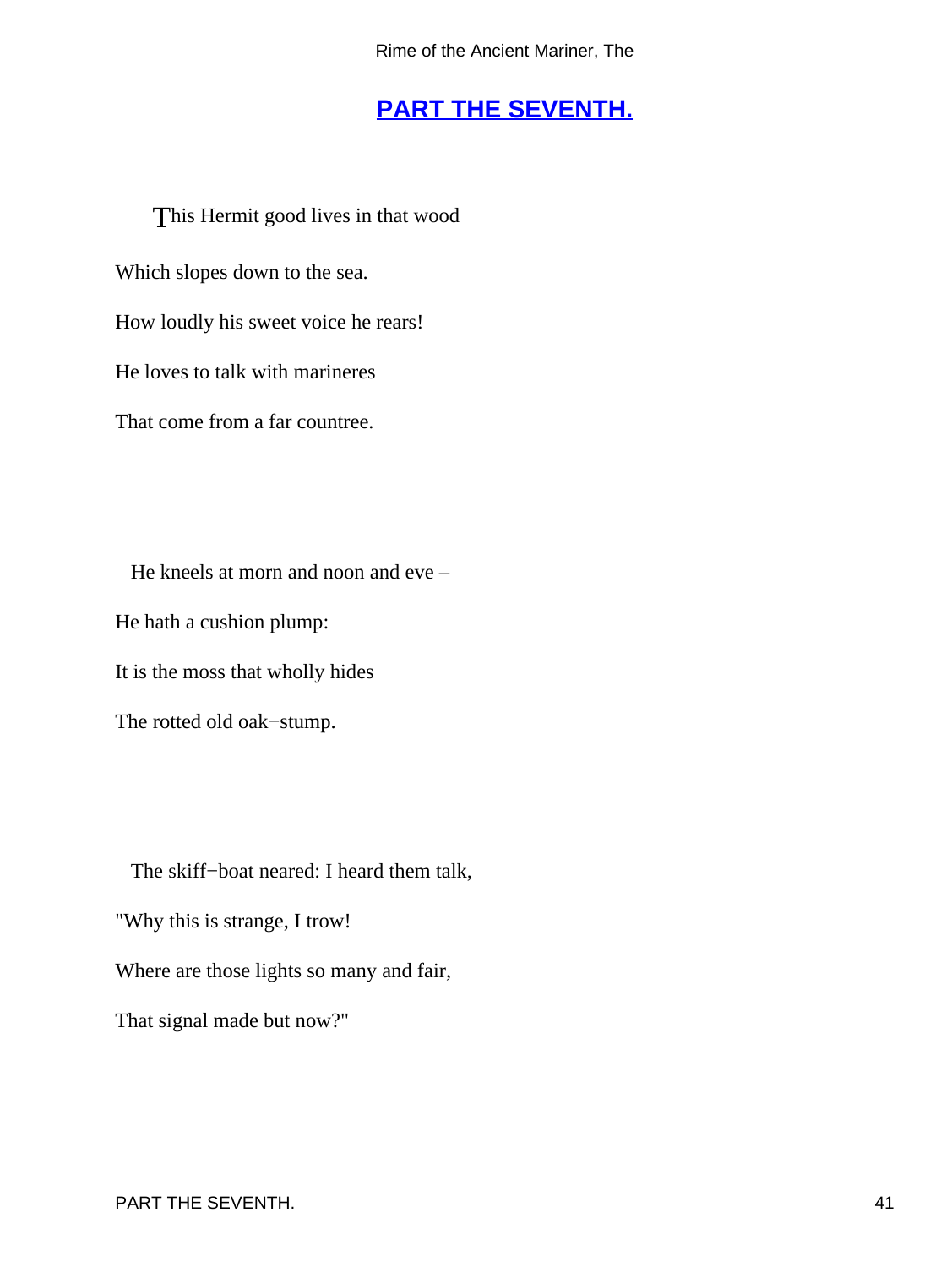"Strange, by my faith!" the Hermit said – "And they answered not our cheer! The planks looked warped! and see those sails, How thin they are and sere! I never saw aught like to them, Unless perchance it were

 "Brown skeletons of leaves that lag My forest−brook along; When the ivy−tod is heavy with snow, And the owlet whoops to the wolf below, That eats the she−wolf's young."

 "Dear Lord! it hath a fiendish look – (The Pilot made reply) I am a−feared" – "Push on, push on!" Said the Hermit cheerily.

The boat came closer to the ship,

PART THE SEVENTH. 42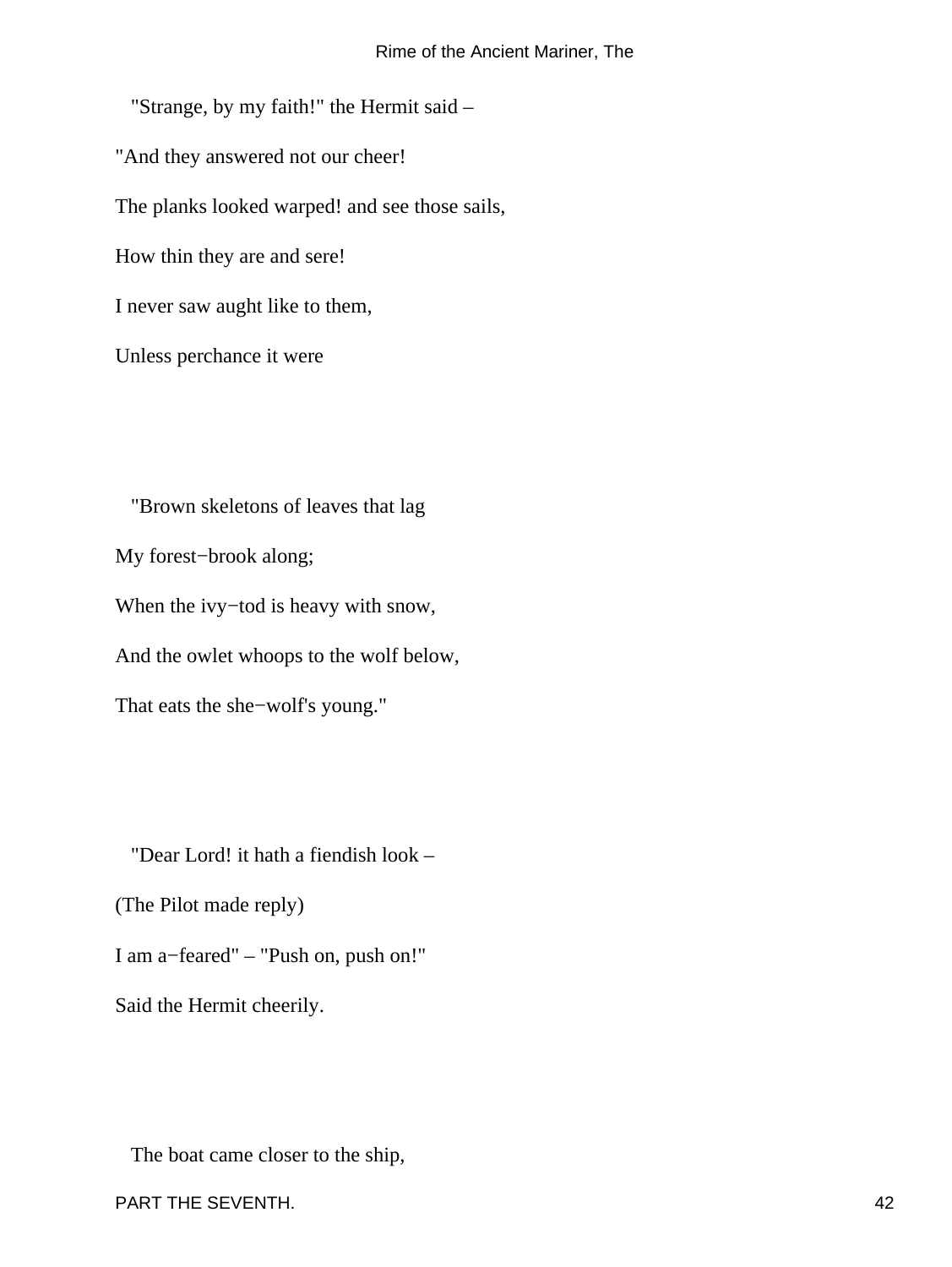But I nor spake nor stirred;

The boat came close beneath the ship,

And straight a sound was heard.

 Under the water it rumbled on, Still louder and more dread: It reached the ship, it split the bay; The ship went down like lead.

 Stunned by that loud and dreadful sound, Which sky and ocean smote, Like one that hath been seven days drowned My body lay afloat; But swift as dreams, myself I found Within the Pilot's boat.

 Upon the whirl, where sank the ship, The boat spun round and round; And all was still, save that the hill PART THE SEVENTH. 43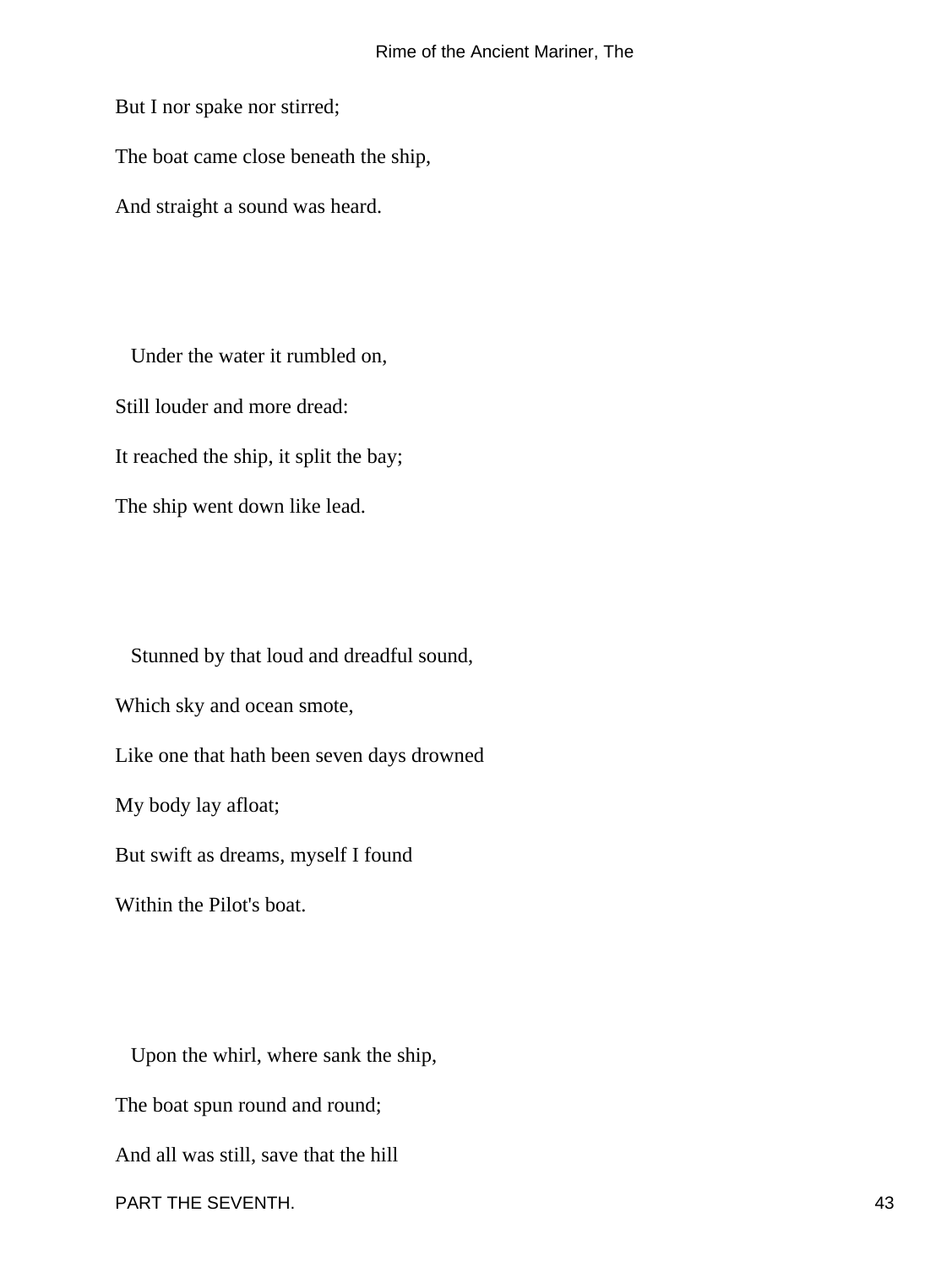Was telling of the sound.

 I moved my lips – the Pilot shrieked And fell down in a fit; The holy Hermit raised his eyes, And prayed where he did sit.

 I took the oars: the Pilot's boy, Who now doth crazy go, Laughed loud and long, and all the while His eyes went to and fro. "Ha! ha!" quoth he, "full plain I see, The Devil knows how to row."

 And now, all in my own countree, I stood on the firm land! The Hermit stepped forth from the boat, And scarcely he could stand.

PART THE SEVENTH. 44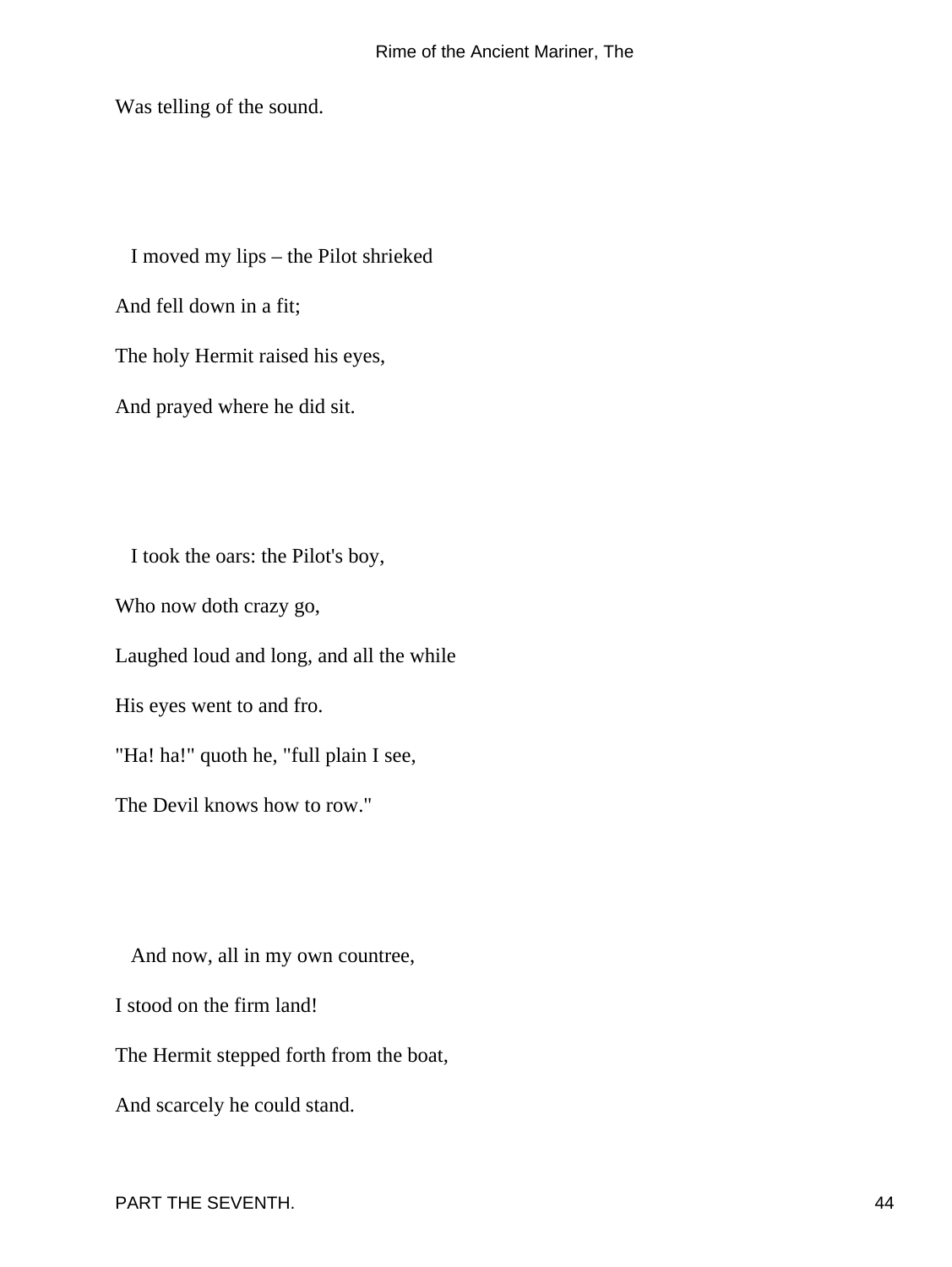"O shrieve me, shrieve me, holy man!" The Hermit crossed his brow. "Say quick," quoth he, "I bid thee say – What manner of man art thou?"

 Forthwith this frame of mine was wrenched With a woeful agony, Which forced me to begin my tale; And then it left me free.

 Since then, at an uncertain hour, That agony returns; And till my ghastly tale is told, This heart within me burns.

 I pass, like night, from land to land; I have strange power of speech; That moment that his face I see, PART THE SEVENTH. 45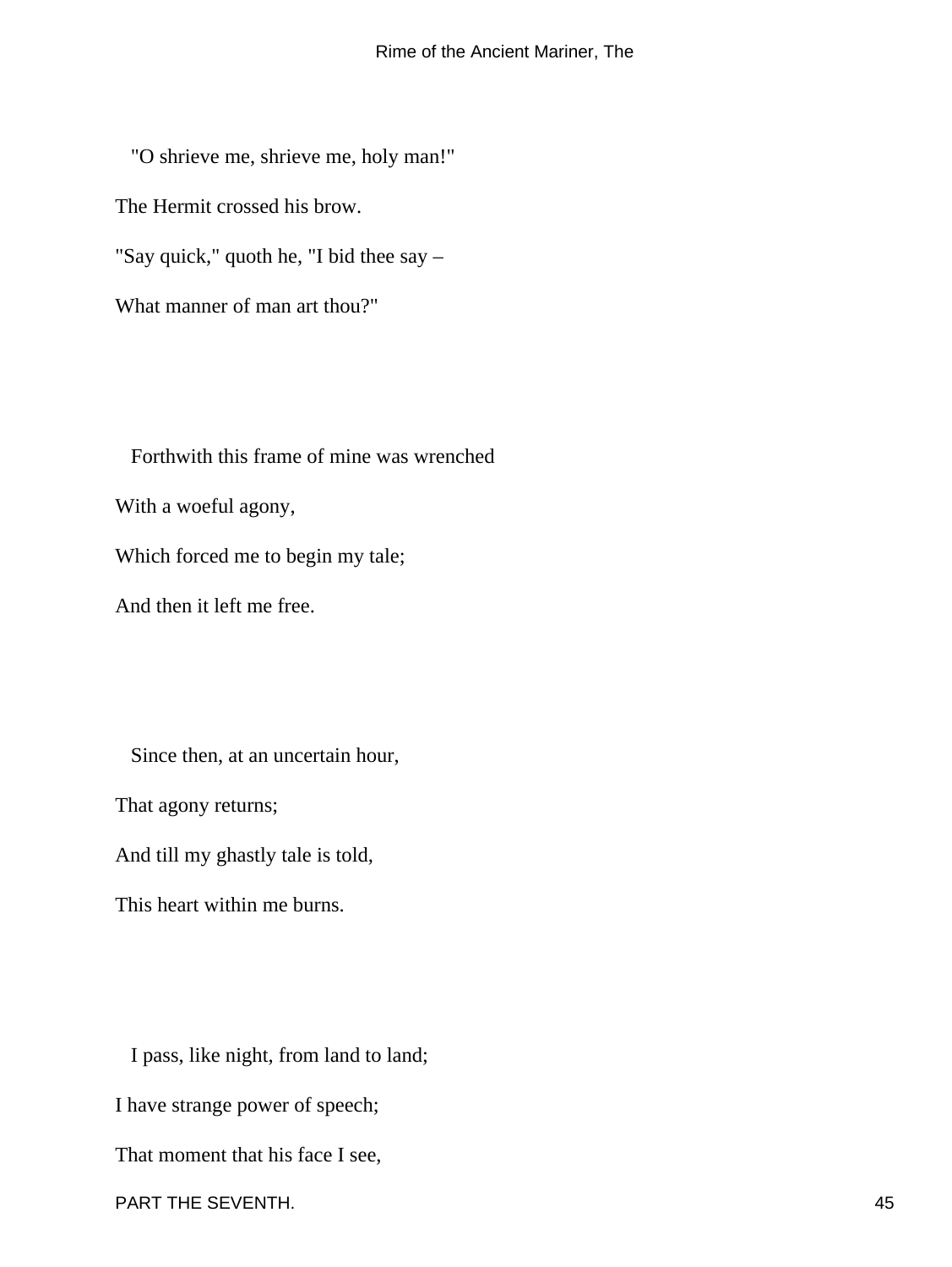#### Rime of the Ancient Mariner, The

I know the man that must hear me:

To him my tale I teach.

 What loud uproar bursts from that door! The wedding−guests are there: But in the garden−bower the bride And bride−maids singing are: And hark the little vesper bell, Which biddeth me to prayer!

 O Wedding−Guest! this soul hath been Alone on a wide wide sea: So lonely 'twas, that God himself Scarce seemed there to be.

O sweeter than the marriage−feast,

'Tis sweeter far to me,

To walk together to the kirk

With a goodly company! –

PART THE SEVENTH. 46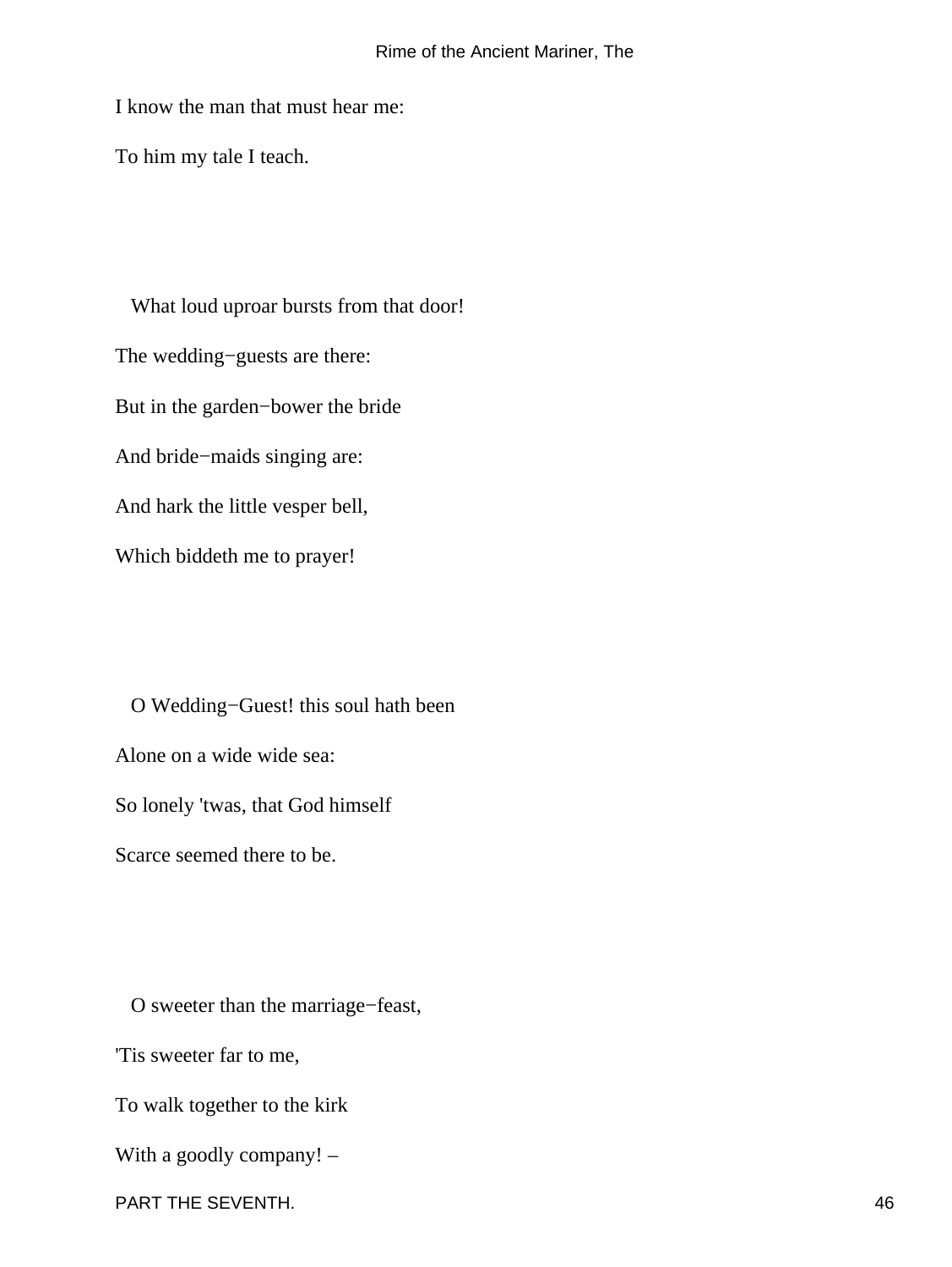To walk together to the kirk, And all together pray, While each to his great Father bends, Old men, and babes, and loving friends, And youths and maidens gay!

 Farewell, farewell! but this I tell To thee, thou Wedding−Guest! He prayeth well, who loveth well Both man and bird and beast.

 He prayeth best, who loveth best All things both great and small; For the dear God who loveth us He made and loveth all.

 The Mariner, whose eye is bright, PART THE SEVENTH. 47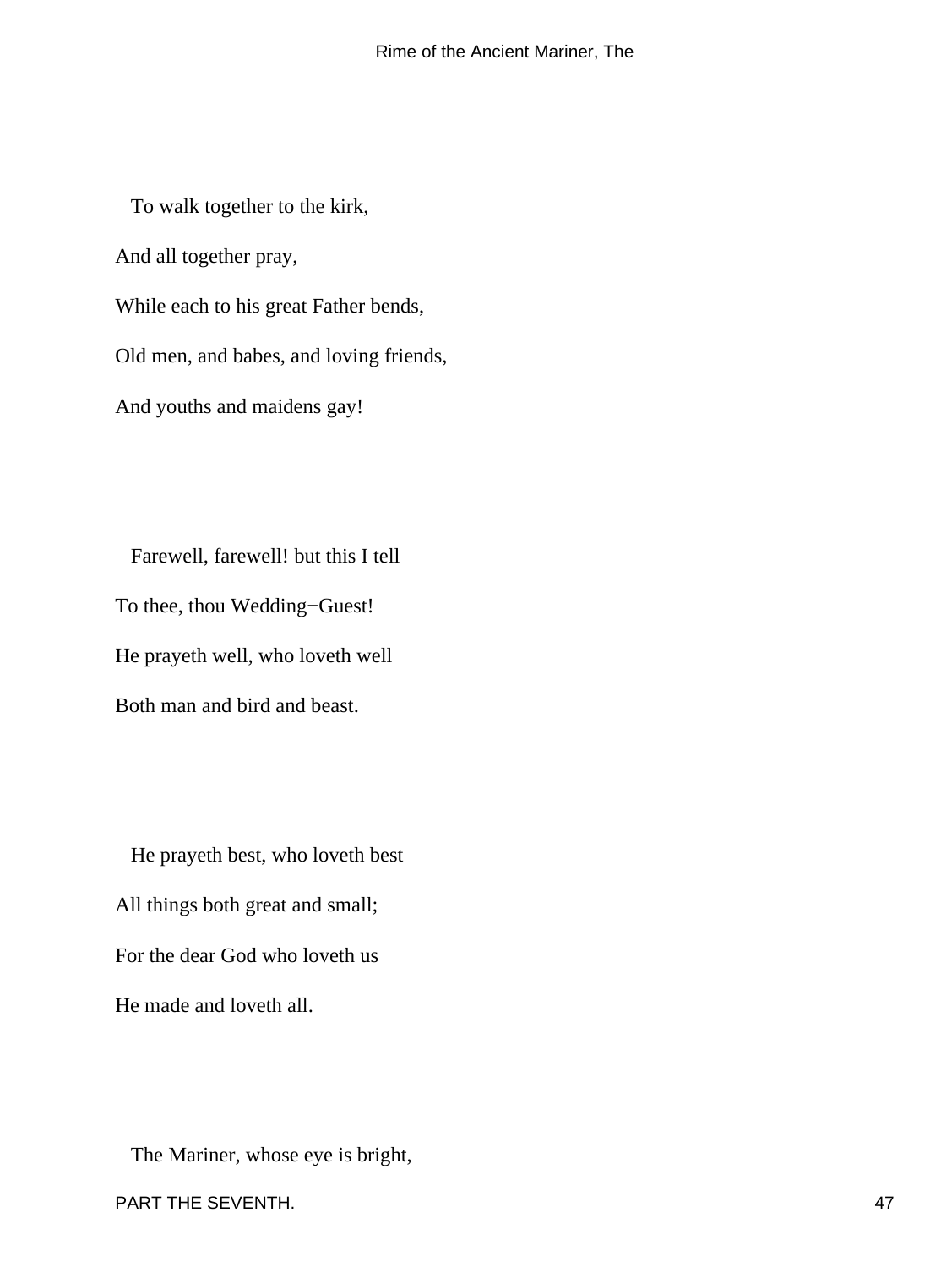Whose beard with age is hoar,

Is gone: and now the Wedding−Guest

Turned from the bridegroom's door.

He went like one that hath been stunned,

And is of sense forlorn:

A sadder and a wiser man,

He rose the morrow morn.